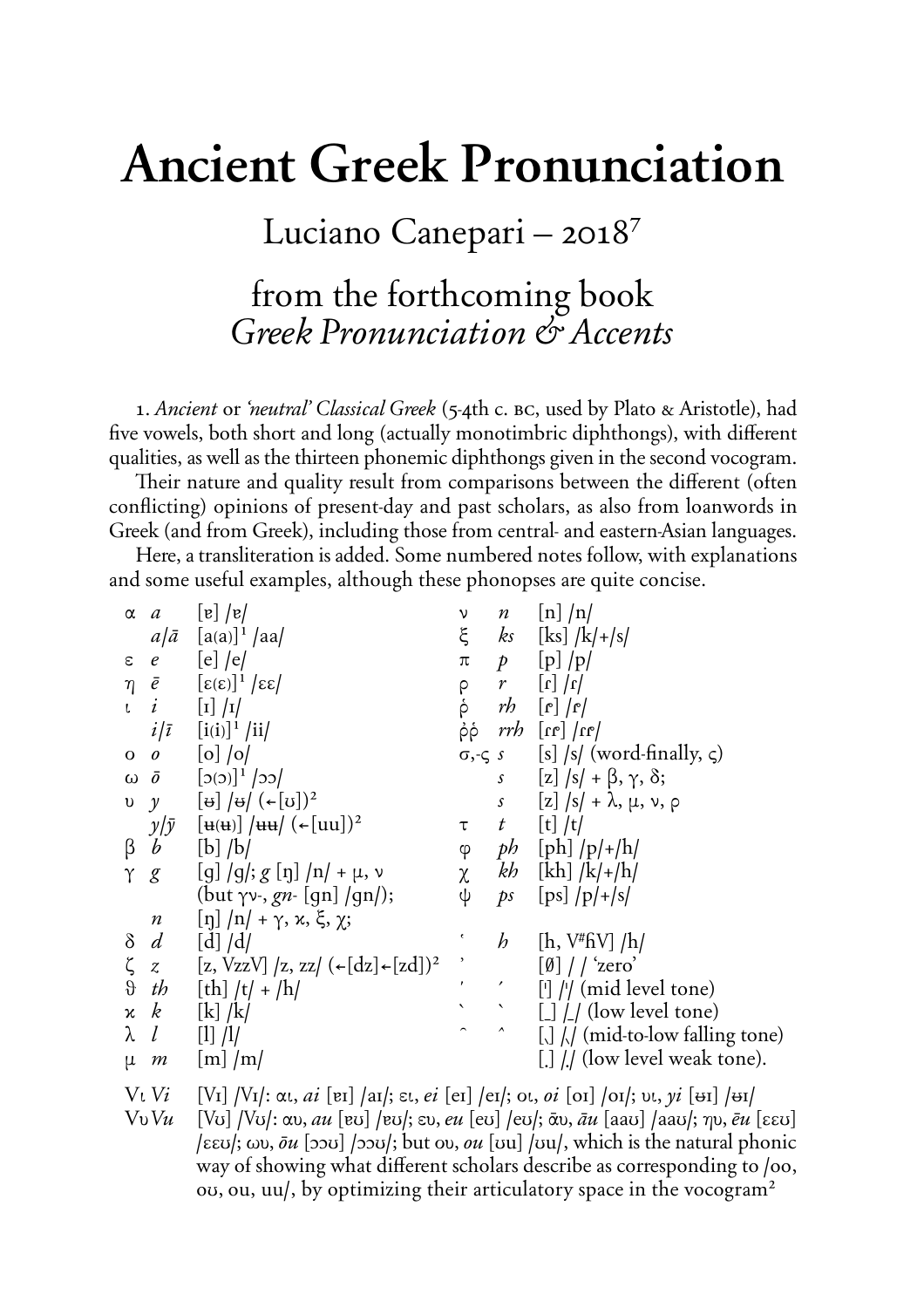*V Vi*  $[VVI]^3$ : for our kind of pronunciation, we show these long diphthongs as they really were:  $\eta$ - $\eta$ *t*,  $\bar{e}i$  [ $\epsilon(\epsilon)\eta$ ] / $\epsilon\epsilon I$ ;  $\alpha$ - $\alpha\iota$ ,  $\bar{a}i$  [ $a(\alpha)\eta$ ] / $a\alpha I$ ;  $\omega$ - $\omega\iota$ ,  $\bar{\sigma}i$  [ $\sigma(\delta)\eta$ ] / $\sigma\alpha I$ / V<sub>t</sub>V ViV [V<sub>I</sub>jV] /V<sub>I</sub>(#)V/, V<sub>V</sub>V VuV [V<sub>UW</sub>V] /V<sub>U</sub>(#)V/ (within or between words).

<sup>1</sup> Unstressed 'long' vowels become short monophthongs, keeping their normal timbres,  $[i, \varepsilon, a, 5, d]$ , which were different from true short vowels,  $[i, e, e, 0, d]$ .

 $2$  At earlier times these vowel timbres and the articulation of  $\zeta$  were as indicated after '<sup>←</sup>. Between vowels, ζ was geminated, [zz] /zz/. The previous intermediate stage, **(dz) /dz/** (not a stopstrictive, **(Q)**), from a former **(zd) /zd/**, originated by metathesis and made up a consistent series with **(ps) /ps/** and **(ks) /ks/**, in spite of its being 'intrinsically' voiced (structurally, a voiceless sequence, **/ts/,** would have been more plausible, much like  $\psi$  and  $\xi$ , but no reliable traces or records of it have been found).

<sup>3</sup> On the other hand we get:  $\lambda$ <sup>[</sup> (for  $\alpha$ <sup>2</sup>- $\alpha$ <sup>1</sup>); different from A $\hat{i}$ ,  $\alpha$  $\hat{i}$ )... In fact,  $\eta$ - $\eta$ *t*,  $\alpha$ - $\alpha$ *l*,  $\omega$ - $\omega$ *l*, were still 'long' diphthongs, as shown:  $[a(a)$ <sup> $i$ </sup>,  $\epsilon(\epsilon)$ <sup> $i$ </sup>,  $\gamma(\epsilon)$ <sup> $j$ </sup>]; but, if followed by a vowel, "stood for 'i' [<sub>a</sub>, 'j], as in:  $\phi \phi \omega v$  *hrá* $i\bar{o}n$  ['raa, pn], κλήω *klē* $i\bar{o}$  ['klεε, p],  $\pi\alpha\tau\beta\omega$  $\alpha\zeta$  *patroios* [.pe.trop.jos],  $\tau\hat{\omega}$   $\delta$ ντι *toi onti* [.to'jon.tr]. For [*j*, *f*, *u*], see § 10. Also see § 15 for /aai,  $\epsilon \epsilon$ *i*,  $\frac{1}{2}$  and their succeeding developments.

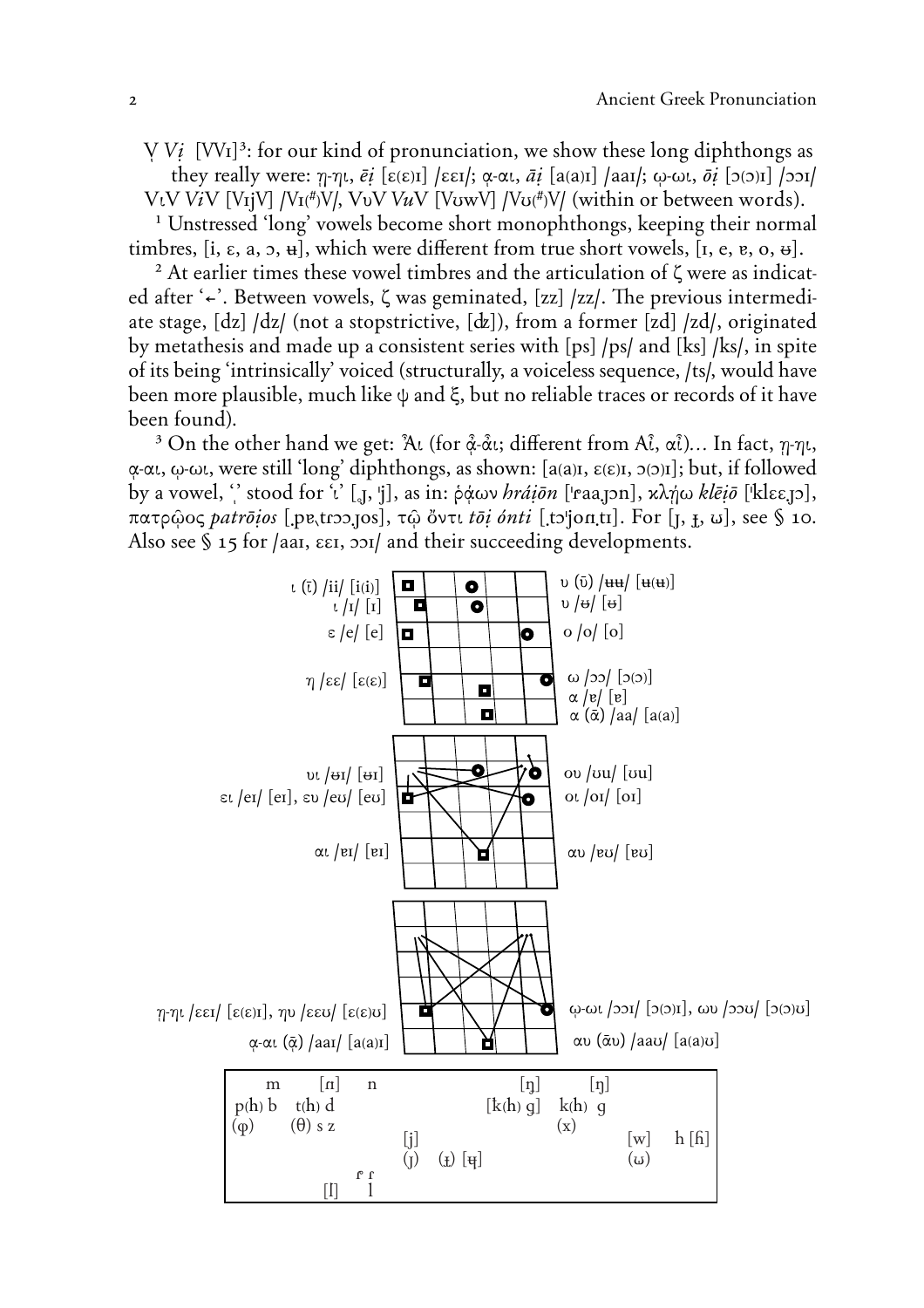2. Besides, we had Vi Vi [V<sub>I</sub>] and V<sub>i</sub> V<sub>i</sub> [V<sub>b</sub>] with independent  $\iota$ ,  $\nu$  (also stressable,  $\hat{\alpha}$ iσσω *aisso* [ers.so]): ipήϊον *hirēïon* [hɪrɛɛɪ.jon],  $\hat{\alpha}$ υτμή *aytmē* [eutmεε].

In addition, intervocalic /i,  $u/$  (in /Vi, Vu/ + /V/ sequences, of the second vocogram) were: [1], uw], ie VtV ViV [V<sub>I</sub>]V]: [ei]V, ei]V, oi]V,  $\Theta$ i]V]:  $\pi \lambda \epsilon \hat{\omega}$  *plêios* [, plei. [os]. Also: VυV VuV [VυwV]: [ευwV, eυwV, εευwV, p ωwV]; with ouV *ouV* [υμwV]: βουλεύω  $boul\'eu\bar{o}$  [bouleowo].

In *diphthongs* the accent mark –much like the possible *breathing* (either 'rough',  $h \in \mathbb{R}$  /h, V<sup>#</sup>fiV] /h/, or 'smooth', ' [0] //) – is marked on the second element, even though it goes without saying that phono-tonetically (as also in its transliterated form) it is on the first one:  $\alpha \hat{\iota} \mu \alpha \hat{h} \hat{a} \hat{i} \hat{m} a$  [herme]. As we know, usual spelling does not distinguish between short ([e, I,  $\theta$ ]) and long ([aa, ii,  $\theta$ ):  $\alpha$ ,  $\iota$ ,  $\upsilon$ .

To end with,  $\vartheta$ ,  $\varphi$ ,  $\chi$  are voiceless 'aspirated' stops; when in sequence, both can be 'aspirated', mostly in careful speech: δίφθογγος *diphthongos* ['dɪp(h),thon.gos] (colloquially, also [ $\varphi$ ,  $\theta$ , x] are possible ['dɪ $\varphi$ thongos]). Notice also that, except for  $\gamma\gamma$  ng [nq], doubled consonants are truly geminated (as  $\zeta$  also was [zz], between vowels):  $\beta \dot{\alpha} \lambda$ λω bállō ['bellɔ], ίππος hippos ['hɪp.pos], περίζωμα perizōma [.pe'rɪz.zɔ.mɐ].

3. The tonetic illustrations which follow explain the nature of the Greek *accent*. It combined stress (ie intensity) and pitch (ie tonality). Words with a circunflex written accent have a falling movement from a mid pitch to a low one, as shown. Those with an acute written accent have a mid pitch, very slightly ascending. The words with a grave written accent have a low pitch.

See  $\S$  4 &  $\S$  18 for examples (&  $\S$  19 for sayings).

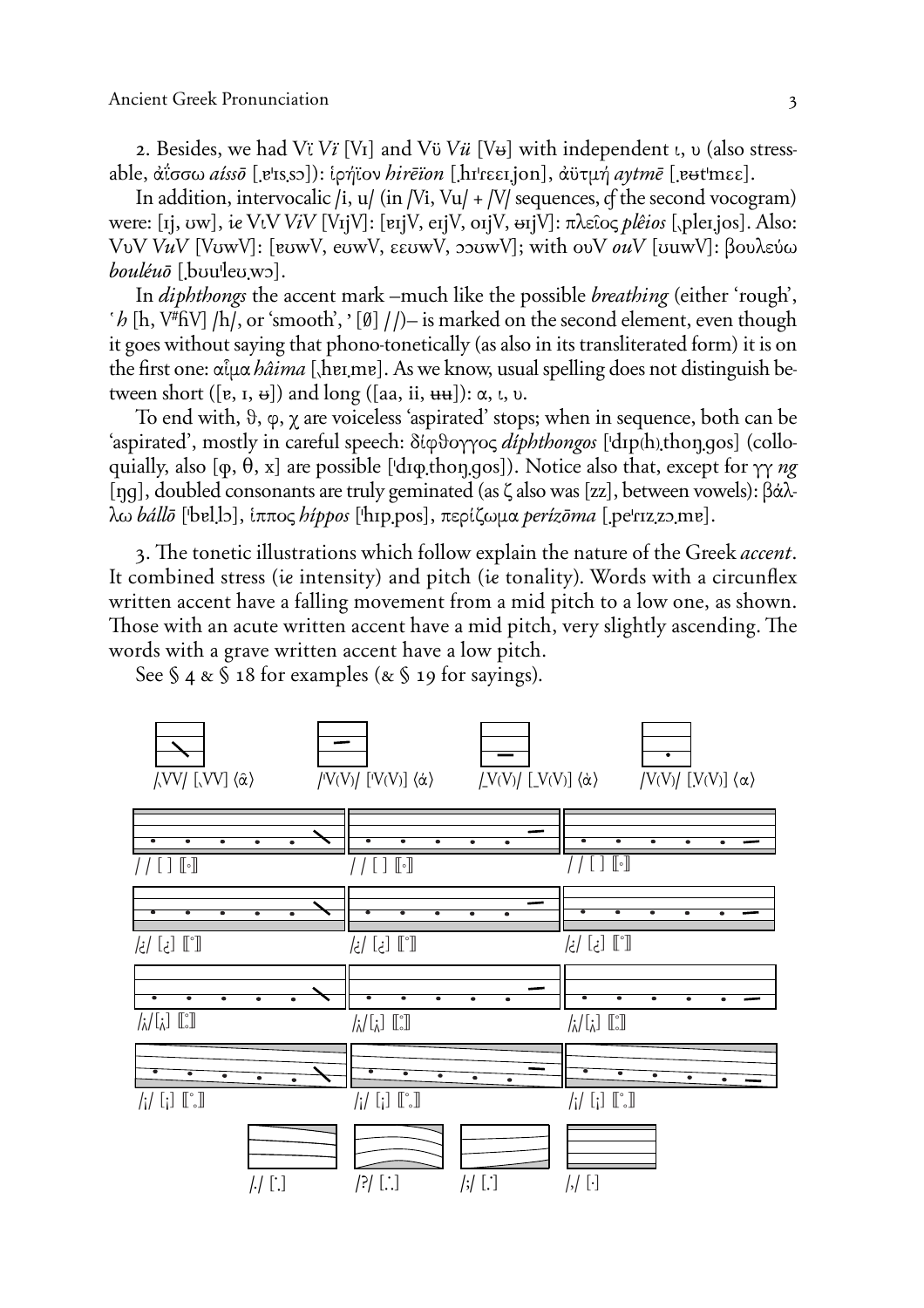Since this highly debated matter is still partially unsettled, and not to complicate things, it is probably better to consider the three stressed tonemic patterns, as shown in the figure.

All these tonetic movements were superimposed on the dotted lines shown in the (larger) tonograms, giving the unmarked four protunes, with theoretically all unaccented syllables.

Of course, they modified those overall structures, by partially raising the pitch on their last syllable.

The first four tonograms show this change with the circumflex accent,  $\iint_R f(x)$ , while the middle four ones show it with the acute accent,  $\left[\right]$  //'; the last four ones show it with the grave accent,  $[\ ]\ ]\ ]$ .

The four tonograms at the botton of the tonetic illustration show the realizations of the four tunes, with their clear movements, which further modify the tonetic structures just seen.

4. Here is a transcription of the Aesopian fable, which is generally used as an example for all languages dealt with phonetically. Let us carefully consider the nature of our narrow diphthongs (in the vocograms):  $\varepsilon$ t [er], ov [vu],  $\eta$ - $\eta$ t [ $\varepsilon \varepsilon$ r],  $\alpha$ - $\alpha$ t [aar],  $\omega$ - $\omega$  [201] (rather than [ee, uu] and [ $\epsilon \epsilon$ , aa, 20], or [e:, u:] and [ $\epsilon$ : a:, 21]).

They are similar to those of many modern languages, like, English, Dutch, Swedish, Turkish, Hindi, still described too often as if they were really 'long vowels', [V:], instead of real narrow diphthongs, [VV]. We simply show that English '[i:, u:]' are actually /ii, uu/ [ii] and [vu, µu], respectively. Nobody can deny this obvious fact.

Βορέας και "Ηλιος περί δυνάμεως ήριζον· έδοξε δε αύτοις έκείνω την νίκην άπονείμαι, δς άν αύτων άνθρωπον όδοιπόρον έκδύση. Και ό Βορέας άρξάμενος σφοδρός ἦν· τοῦ δὲ ἀνθρώπου ἀντεχομένου τῆς ἐσθῆτος μᾶλλον ἐπέκειτο.

Ό δέ ύπό του ψύγους καταπονούμενος έτι μάλλον και περιττοτέραν έσθήτα προσελάμβανεν, ἕως ἀποκαμὼν ὁ Βορέας τῷ Ἡλίῳ μεταπαρέδωκε. Κάκεῖνος τὸ μὲν πρώτον μετρίως προσέλαμψε· του δέ άνθρώπου τά περισσά τών ίματίων άποτιθεμένου σφοδρότερον τὸ καῦμα ἐπέτεινε, μέχρις οὗ πρὸς τὴν ἀλέαν ἀντέχειν μὴ δυνάμενος άποδυσάμενος ποταμού παραρρέοντος έπι λουτρόν απήει.

Άρ' ἕαδέ σοι ὁ μῦθος; "Η βουλόμεθα αὐτὸν πάλιν λέγειν;

[bo'reas kerheelios pe ridungmes see rizzon edok se degutoi se'keinsi ten'nii ke ne po nei mei ho se neu to 'nen thro pon ho dorpo ro nek duuser | keihobo'rea serk'se me nos pho drosen, tou deenthros pouen te kho'me nou teses, the etoz, maal lo ne pe keito.

 $\Delta$  ho de he potoups and khous kete point une nos-  $\epsilon$  et  $\Delta$  maallon ket per ritt of tere nes the te proselem be nen the se polke moon hoboteas to help in me tepered, ke | ka keinos to mem proptom metrips proselempse | tou deenthrop-.pou te pe ris se ton himetio ne po tithe me nou- sphodrote ron to keo mee peterne me khris hou pros tenelea nente kheim me done me nos re po du'se me-[rajasq'an ori nuluq se piluu\_tro nepsagen.

.er.hev'de.so1 .ho.muuthos...| العام 2.ebou'lo.me.the. ev.tom'pe.lin 'le.gein...].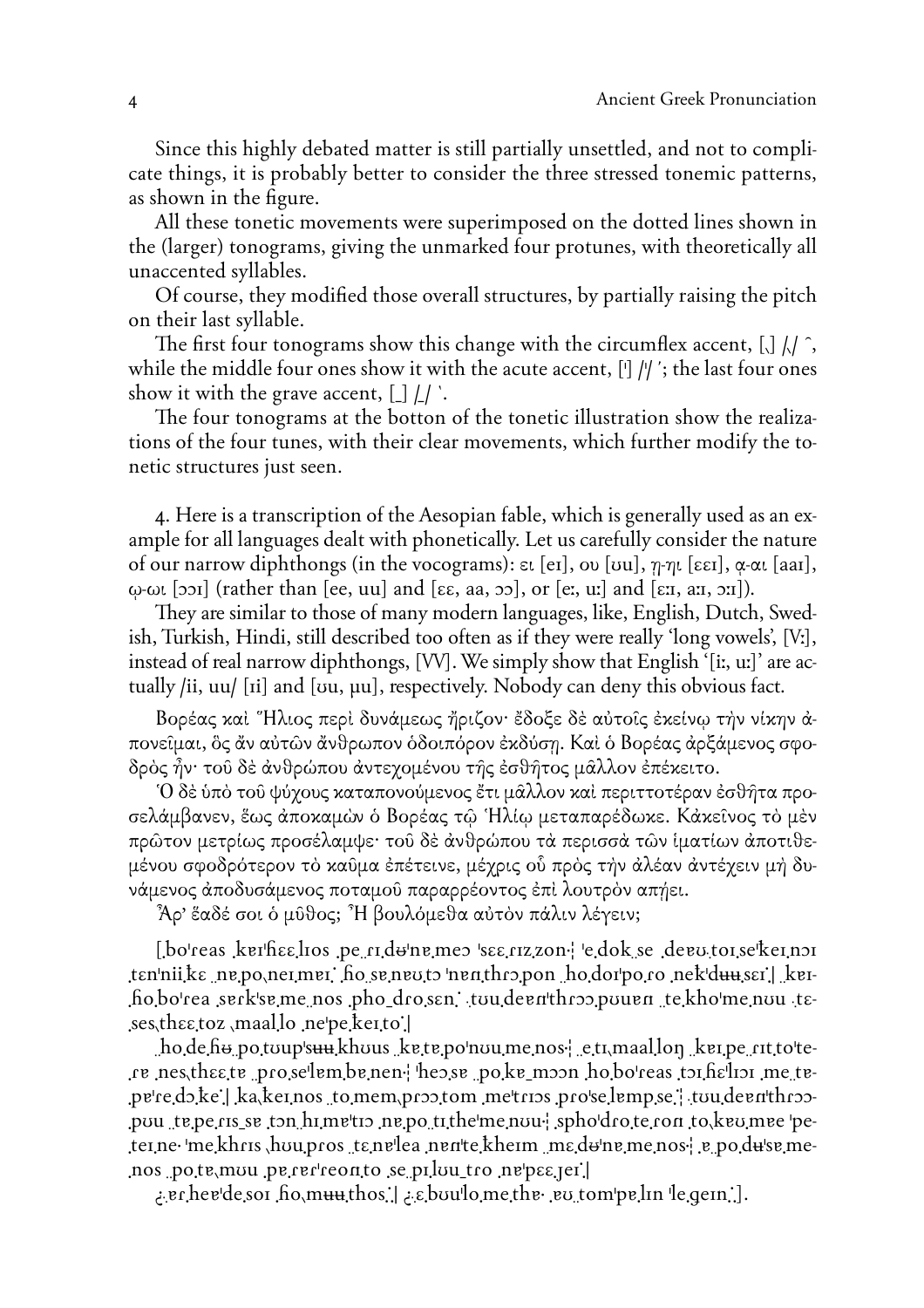*Some considerations about spelling, pitch, music, verse, other literary dialects, and numerals (simply from a 'modern' non-traditional and non-specialistic point of view).*

5. Since we live and do phonetics in the third millennium, what will follow is thought to be necessary, in order to solve and resolve scientifically the problem of spelling and pronunciation.

Of course, some classicists, or classical philologists, 'classically' tied to centuries-old traditions (if not even thousand-year-old ones), might surely turn up their learned noses at our beliefs. Too often, 'specialists' keep on trying to describe traditionally 'inhereted things', without resorting to newer and –allow us to say– more scientific methods, as Natural Phonotonetics. Unfortunately, traditions are hard to die, or even be simply modified following more recent and scientific criteria.

But it must be completely clear that we refer to the, now, highly consolidated spelling usage, *after* the classical period, even if –obviouysly– related to that very epoch. Nobody sane of mind would assume that Plato or Aristotle actually used such way of writing. Of course, (ancient) tablets were a bit different from (graphic) tablets, but we must not confuse them. It is useless to remain bound to clearly outdated past 'things'.

6. As we have already said in § 4, too often even 'modern phoneticians' describe obviously unquestionale diphthongs as if the were 'long vowels'. Thus, it is not at all hard to imagine how phonetic realities could be treated in ancient times (and still believed to be like that, nowdays)!

Unfortunately, the Middle Ages are famous both for their serious studies and absurd rigmaroles, with incredible officialdom and many useless productions.

Sadly enough, in Greece nothing happened similar to what *Pāṇini* did, in ancient India, in earlier times, for rather scientific phonetics. The Greeks did know some kind of an ancient 'letter', derived by cutting H, which was quite suitable for an adequate representation of their phoneme  $/h$ :  $F$ ,  $F$ . In fact,  $F$  had also been used to represent drachma, as a silver coin. In Argolis,  $\mu$  (or its variant  $\mu$ ) was used for  $\lambda$ , too. In the late Hellenistic period and later on, when diacritics were systematically introduced in writing, this sign became the rough breathing,  $\zeta$ , while the other part,  $\zeta$ ,  $\zeta$ , became the smooth breathing,  $\therefore$ 

But it seems that some post-classical scholiasts and grammarians were not sufficiently smart as to follow the example found even in certain Greek colonies, where that 'letter' was conveniently used as a full-fledged consonantal grapheme. Instead, they 'preferred' not to indicate their phoneme, which –it is true– was rather marginal, almost a second-hand consonant. On the othe hand, communications was certainly not as easy as it is today: they did not have  $\mu$ ternet (nor  $\mu$ vternet).

When pre-vocalic */h/* eventually disappeared from Koiné Greek, and its spelling was fixed by people who no longer had it in their own spoken language, nor had a clear idea of what it actually could be, it was again considered as something less important than a real consonant, either phonically or graphically. Even when **/h/** was really present, it must have been considered as something belonging more to the re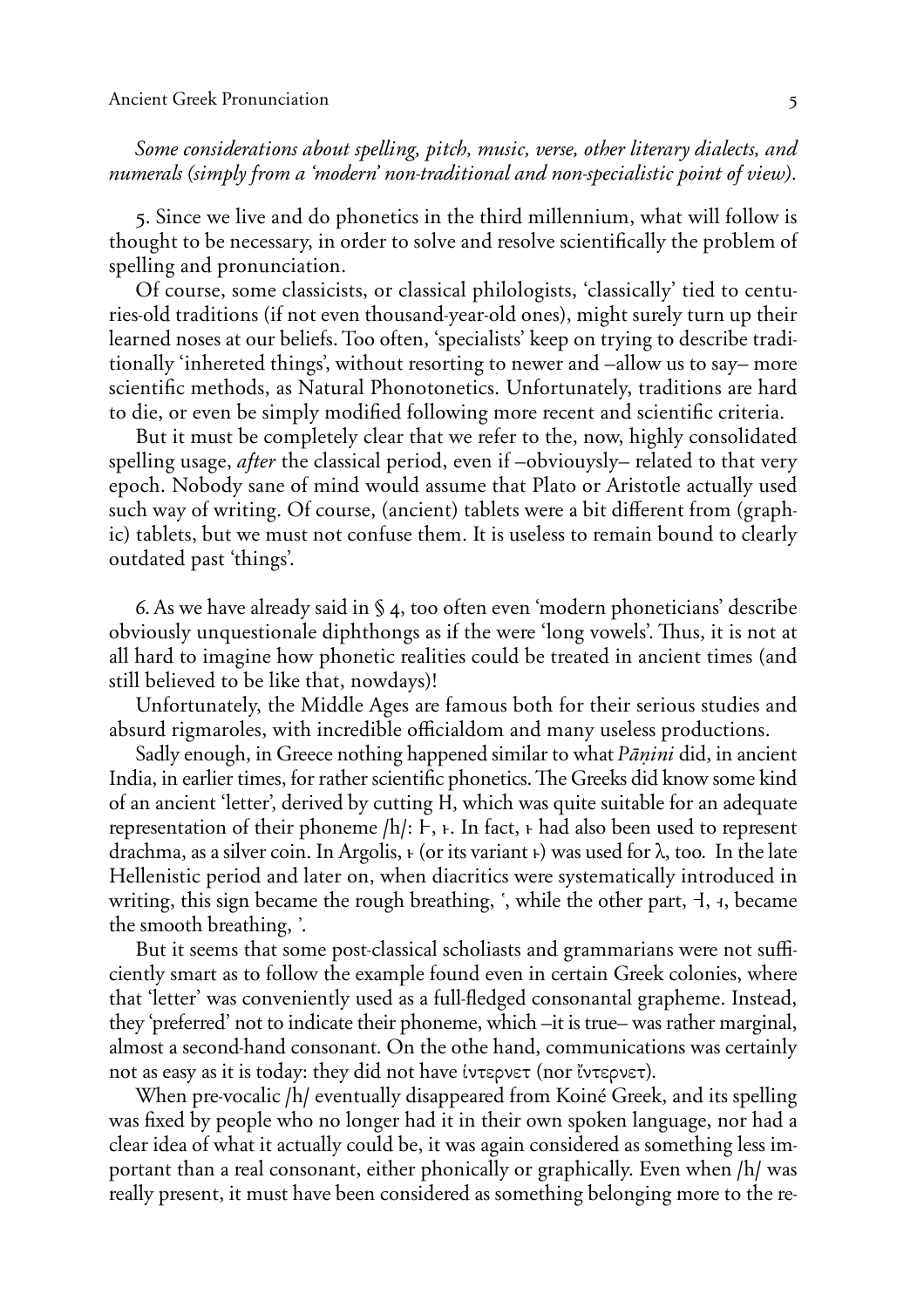alization of vowels in certain initial positions, rather than actually being a real consonantal segment.

7. As a matter of fact, in verse, neither  $^{\prime}$ /h/, nor the /h/ element in  $\varphi$ ,  $\vartheta$ ,  $\chi$ , were perceived as independent phonemic segments, while, on the contary, they certainly were: [h], [ph; th; kh, kh]! So, absurdly, initial /h/ was not considered to be a true consonant (both phonically and graphically), but some kind of unfortunate feature belonging to the vowels, calling it *rough breathing*.

As in Italian, what is not clearly shown graphically, like the real (phonemic) timbres of the vowels written *e* and *o*, /e,  $\varepsilon$ ; o,  $\frac{1}{2}$ , is currently undervalued, and even not perceived, not only by common people, but also by 'learned' people, too, like too many university teachers.

8. Thus, instead of using a convenient and economical consonant (like  $F$ ,  $F$ , or any other, possibly better), a highly inconvenient diacritic was put over lower-case vowels: ' (for all seven vowels). Of course, it was also to be combined with the three kinds of accent, giving  $\degree$ ,  $\degree$ ,  $\degree$  – again, for all vowels, including the three ones with the *iota subscript\*|.

As already hinted at above, although  $\varphi$ ,  $\vartheta$ ,  $\gamma$  were certainly [ph, th, kh], however, in verse, they were degraded to something like simple [p, t, k], and written with simple letters, instead of:  $\pi_{f}$ ,  $\tau_{f}$ ,  $\kappa_{f}$  (more scientifically, indeed).

And what is more, as if not enough damage had already been done, they also 'invented' the extremely useless *smooth breathing*, meant to indicate the absence of the *rough* one. But, in case, to indicate a phonic 'zero', **(***`***)** (or simply **()**, certainly not **(ö)**, which might have required a true consonantal phonic –and perhaps also graphic– segment), they should have used  $\ddagger$ ,  $\ddagger$ , which they already had in previous times.

So the number of combinations of vowels and diacritics was doubled, quite unnecessarily. Luckily, upper-case vowels were not 'sentenced' the same way. In any case, there are 112 useless combinations of vowels and inconvenient diacritics! Of course, it is true that the adoption and insertion of the diacritics, over (or under) letters, was somehow imposed by the unlucky *scriptio continua* (with no spaces between words) and in capital letters.

Obviously their introduction was certainly not a perfidious invention. And even the smooth breathing had a justification; in fact, it helped in identifying words beginning with a vowel, as the rough breathing also did. But such 'clever expedients' were due to the technical limits of those times.

9. However, the unfortunate and unhappy story of the Greek spelling is not ended. In fact, although phonic diphthongs are quite clearly stressed on their first vowel element, like ['ai] (ie *ái*), they are 'ingeneously' written like *ai*, as if they were actually **(a'i)**!

In modern Greek, although now only the acute accent is written, the current spelling still uses such an inconvenient way of showing the stress. Let us consider a simple example, in modern Greek, where a word like **(&ka†a'***R***™;vußa)** is still amazingly written  $x\alpha\theta\alpha\rho\epsilon\omega\sigma\alpha$  (with an accent over what is now a consonant).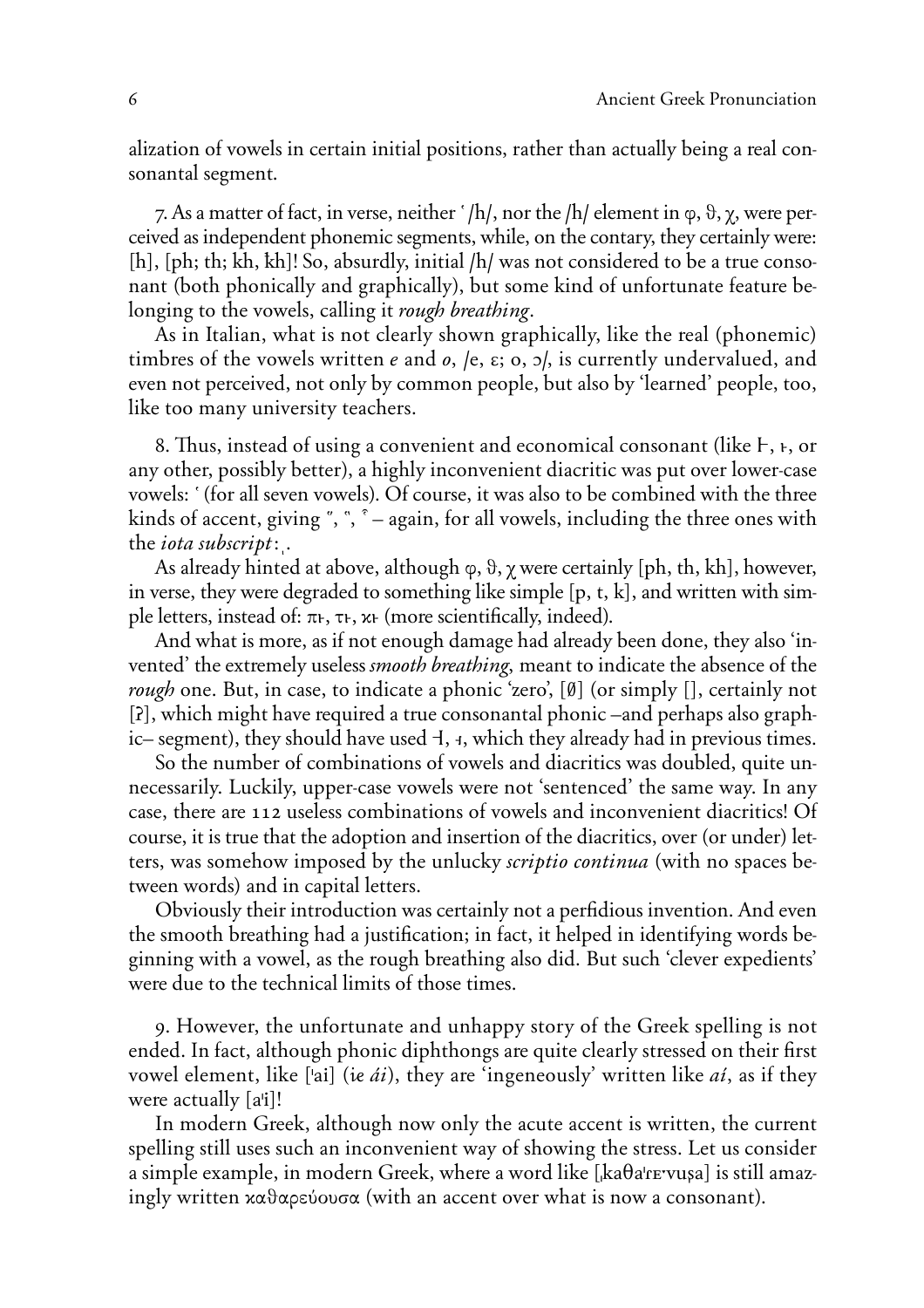10. The medieval bureaucratic obsession also brought scholars to put a grave accent on any unaccented syllable, thus, producing full sequences of such grave accents. Later on, however, the grave accent was only put on the final syllable in given known cases.

Of course, in accurate phonotonetic transcriptions, any unstressed syllable must be indicated by means of a low dot, because they are uttered on a low pitch. This tonetic structure is somehow similar to that of Japanese, where (in addition to protune and tune modifications, as in Greek, too) two essential pitches are used: *low* and 'non- -low', which is *mid*, not 'high' as it is still called and described.

So, a tone mark like **(5)** is certainly excessively too high, while **(')** (\ **(('))**, not to be confused with  $\cdot$ , ie a normal hyphen) is the one to be used.

When the Greek acute accent is described as the movement from a low pitch to a 'high' one, it has to be interpreted as a movement from low to *mid*, but not on the same syllable, even if long, so certainly neither  $\left[$ *i* nor  $\left[$ *j*.

Instead, it means that from a low-pitched unstressed syllable **(3)** the voice raises to the mid-pitched stressed syllable  $\lceil \cdot \rceil$  (ie  $\lceil \cdot \rceil$ , again) for the acute accent,  $\lceil \cdot \rceil$  (ie **((3'))**). On the other hand, for the circumflex accent the movement is from the mid pitch falling to the low one, within the same syllable, [.].

Arguably, it would be extremely ridiculous to pass to a true high pitch even in Japanese, which has very similar tone patterns. So, even in Greek, the real pattern must be within the unmarked low pitch band to the marked mid one (as shown in our tonograms), either steady,  $[\cdot]$  (ie  $[\cdot]$ ), or falling  $[\cdot]$ .

11. As a matter of fact, those 'experts' who made Greek recordings using high pitches, believing to be actually reproducing what it was, in reality, made fools of themselves.

It is sufficient to quickly listen to some of the cartoon-like recordings made by Stephen G. Daitz, who passed for a renowned celebrated model to be followed.

In Greek, as in Japanese, the high pitch band is exclusively used for *intonation*, which is superimposed to pitch accents, for the interrogative and suspensive tunes, or for some paraphonic reasons.

Arguably, as Greek verse was generally accompanied by *music*, certainly with wider tonal movements than in real spoken language (otherwise it would be almost useless), we may consider 'normal' to deform and distort utterances in order to follow the musical pattern.

It is the same even in modern contemporary songs, with (even considerable) segmental lengthenings, to say nothing about opera, where some phonemes may be completely ignored, as the distinction between Italian **/e, E/** and **/o, O/**.

But, to insist in believing that real ancient Greek had to be practically 'sung' is something which nobody can actually trust.

12. Passing to some requirements (very queer, indeed) that *verse* demand, in order to 'satisfy' metrical patterns (although completely unfamiliar in comparison with actual true language), let us consider, now, some of the forced deviations from normality.

Of course, they were accurately classified and named, otherwise –certainly– they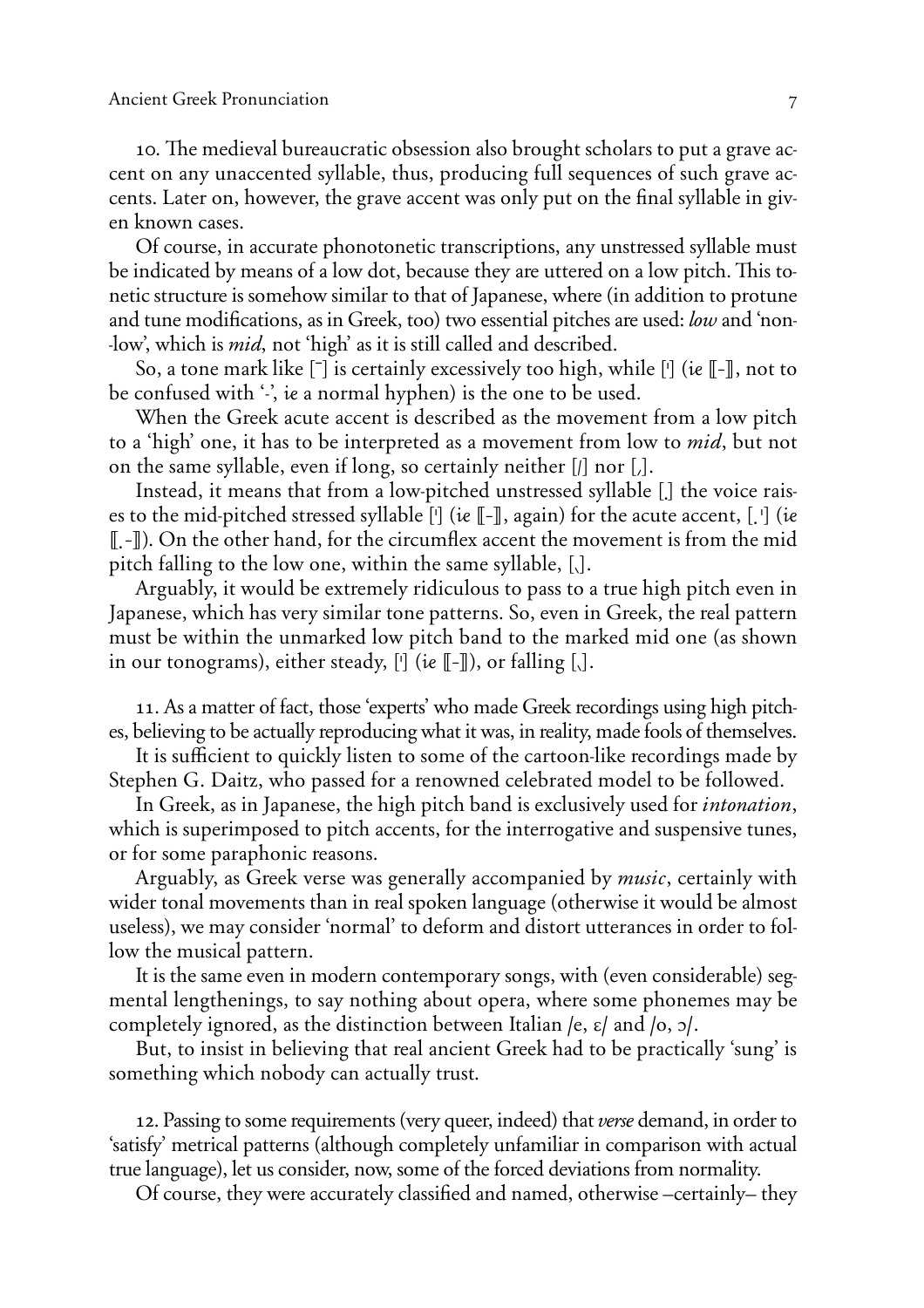could not be imposed, as if they were actually necessary.

So, when true language did not match with *metrical structures* (real superstructures, indeed), *dieresis* was introduced, as when normal παίς ['pɐis], had to be deformed into  $\pi\alpha\zeta$  (which could be passed off as a legitimate disyllabic word, something like ['pe<sup>#</sup>Is], by doing violence to actual language).

On the contrary, when there were too many 'syllables', while just one could be accepted, *synizesis* had to be invented, as when μή οὐ ['mεευu], had to be made to 'seem' to be monosyllabic (as if it was not already such, in spite of its length).

Let us end with *syneresis*, when words like θεόι [the'oI] or πόλεως ['po.leos] had to be passed off as monosyllabic or bisyllabic, respectively, having to introduce new consonantal semiapproximant taxophones, as in '['th<sub>l</sub>oi, 'po.l<sub>l</sub>os]' (and [ $\mathbf{I}$ ,  $\omega$ ] for  $\text{Consonantalized'}$  [a, o],  $\alpha$ , o: [H, WI]).



13. Of course, in Natural Phonetics, πόλεως ['po<sub>ileos</sub>] is already bisyllabic. In the case of  $\theta$ sót [theo<sub>I]</sub> (as a monosyllabified word, seen above), the -oi and - $\alpha$ i endings were sometimes forced to 'become short' (or, rather, to be considered as 'short'). For instance, the - $\alpha$  of the imperative and infinitive forms,  $\tau \psi$   $\alpha$  and  $\tau \psi$  and to be considered as ending with something 'monomoraic' like [ $\mu$ ], just seen, ie ['tɪmɛ- $\mathbf{S}_{\mathbf{H}}$ ] and [tr<sub>ousesst</sub>]; while the optative form,  $\tau \psi$   $\gamma$   $\sigma \alpha$ , 'remained normal', is with a 'bimoraic' ending, [tr<sup>i</sup>mεε, ser]. Similarly, for ἄνθρωποι, ἱε ['enthro.pwɪ], as against ἀν- $\theta$ ρώπου, ie [enthroo.puu].

Frankly, it must be said that, if those endings were really different, in the long history of grammatical Greek treatises, a way to show that fact would certainly have been devised (however crazy, as so many others).

14. However, it is true that, in singing verse with music, as a form of art in the ancient world, long vowels were certainly pronounced as bi-phonic diphthongs even when unstressed, [ii,  $\epsilon \epsilon$ , aa,  $\epsilon$ ,  $\epsilon$ ,  $\epsilon$ ,  $\epsilon$ ,  $\epsilon$ ,  $\epsilon$ ,  $\epsilon$ ,  $\epsilon$ ,  $\epsilon$ ,  $\epsilon$ ,  $\epsilon$ ,  $\epsilon$ ) (as in real spoken language, where they still remained different from their short counterparts, [I, e, e,  $\sigma$ ,  $\theta$ ), thanks to their timbres).

We must add that a language like ancient Greek certainly *syllabified* its words in a more natural way than the verse 'rules' would make us believe, including in word formation. Thus: πόνος ['po.nos], τιμάω [.tr'mɐɔ], ἀπ' ἐμοῦ [ˌɐ.pe.mʊu], ἀγγέλ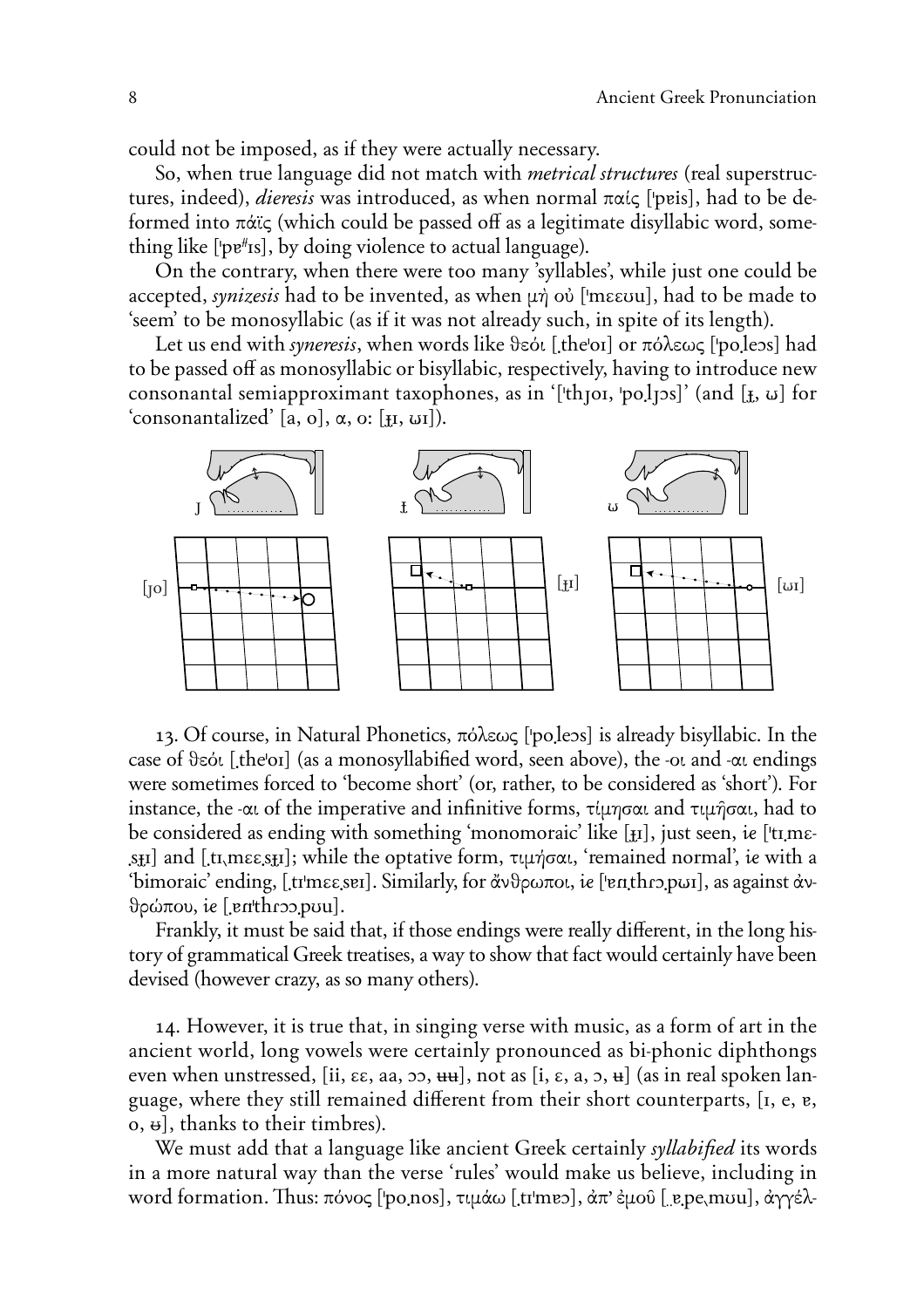$\lambda$ ω [en|qel]5], πένθος ['penthos], πότμος ['potmos], άκτίς [ek'tıs], πέφασμαι ['pephezmer], βλάπτω ['blep.tɔ], δάκνω ['dek.nɔ], μιμνέσκω [mɪm'nes.kɔ], ἄρκτος ['eɾktos], Βάκχος ['bɐk]khos], Σαπφώ [sɐp'phɔɔ], συνέρχομαι [sʉ'nɛɾ]khɔmɐɪ], ἐξετάζω **(**–™k3s™'tAz3zO**)**, §prÅxyh **(**3™'prAk3thE, 3™'prAx3thE), §yrÈcasye **(**3™th'r™p3sAs3th™), gÈgrafye ('Ÿ™3grAp3th™, 'Ÿ™3grA‡3th™**)**, teynÈjv **(**3t™th'n™k3sO**)**, §sylØw **(**3™s'thløs**)**.

15. Interestingly, there is a fascinating hypothesis (more likely than not, indeed), which leads us to consider the Hellenistic-Byzantine introduction of *iota subscript*  $(\eta, \eta)$  $(α, ω)$  as a kind of *diagraphemic* way to hint at a possible *sociophonic diaphonemic* reality dealing with the change from  $\left| \xi \right|$ , aai,  $\left| \xi \right|$ , aai,  $\left| \xi \right|$ ,  $\left| \xi \right|$ ,  $\alpha$ ,  $\omega$ , (second vocogram) to their succeeding actual reality, during the Classical period: [εε, aa, oo] **(EE, aa, OO)** (fifth vocogram), which coincide with the previous long phonemes.

In fact, different people in different periods (within the  $5-4$ <sup>th</sup> c.) might certainly have anticipated that change, through stages like those illustrated here.

The first vocogram helps to show the difference between the existing 'short' diphthongs /eɪ, ɐɪ, oɪ/ [eɪ, ɐɪ, oɪ] ει, αι, oι and the intermediate stage of the 'long' (shortened) diphthongs, /ɛɪ, aɪ, ɔɪ/ [ɛɪ, aɪ, ɔɪ] (third vocogram), with clearly *different* first elements, as the third vocogram shows.

The second vocogram gives the real 'long' diphthongs,  $\kappa$ <sub>EI</sub>, aai,  $\sigma$ <sub>2</sub>) [ $\epsilon$ <sub>EI</sub>, aai,  $\sigma$ <sub>2</sub>)]. Let us pay particular attention to the symbols around the figures, which should be the only elements that differentiate the second and third vocograms. However, contrary to our usual practice, in this case we adopt a newer way of also showing greater length, by means of larger markers, as can be seen, so that the second and third

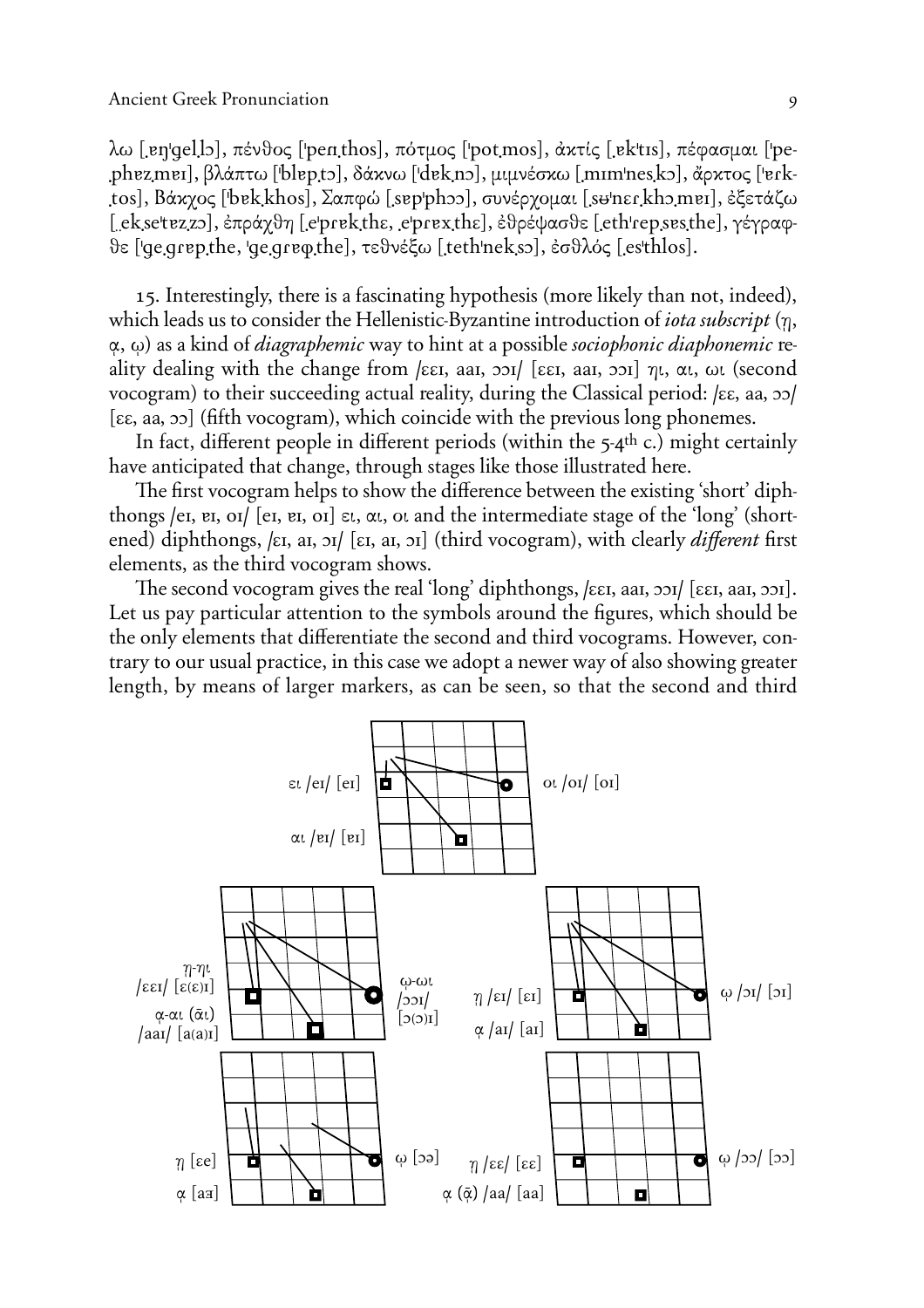vocograms appear to be different as far as segmental length is concerned.

The fourth vocogram shows the very likely sociophonic stage of narrow (shortened 'long') diphthongs,  $[\varepsilon e, a\bar{a}, a\bar{b}]$ , with their second elements pointing to  $\frac{1}{\vert 1 \vert}$ .

16. The *Greek literary dialects* had always been a kind of artificial languages. In fact, the 'dialects' used by all authors did not depend on their ethnic origin, but on the literary genres they chose.

Therefore, the *Attic dialect* was used for *prose*, *philosophy*, *oratory*, *historiography*, and *theatrical dialog*. The *Ionic dialect* in *elegy, epigram,* and (together with the *Aeolic dialect*) in *monodic lyric*. The *Doric dialect* in *choral lyric* and lyrical parts of *tragedy* and *comedy*. Here are some of the most peculiar phonic differences between these literary dialects.

While *Attic* changed former /uu, v/ into /uu, u/ (where /uu, v/ derived both from **/ou/** and contracted or compensatory lengthened /oo/, but were still different from **/OO/**), other dialects kept **/uu, U/**. In addition, Attic maintained **/h/**, while, for former */ VssV*/ it had three possibilities: /VssV, VsV, VttV/.

Generally, *Ionic* changed /uu, v/ into /uu, u, b/, lo/ into /ov/, but /eɪ/ into /e/ (although apparently irregular); it often lost /h/, while, for former */VssV*/ it had two possibilies: */VssV*, *VttV/*, and geminated /m, n, l, p, t, s/ for metrical reasons.

*Aeolic* changed **/eI/** into **/EE/** (sometimes into **/ii/**); contracted **/ee/** and **/oo/** became **/EE, OO/**, while original **/EE/** was generally replaced by **/aa/** and **/oU/** by **/uu/**. It completely lost /h/, while keeping former word-internal [zd].

*Doric* changed original **/ei, ou/** into **/ee, oo/**; it often had **/aa/** instead of **/EE/**, and sometimes [ $\mu$ ,  $\sigma$ ] instead of /ea, eo/ for metrical reasons. Besides, it kept [zd, ss].

17. Now, a short note about the way of representing *numerals* in ancient Greece is thought to be necessary. Philosophy, astronomy, and all possible arts (except cinema and music recording, of course) were certainly treated deeply, even mathematics and geometry. Thus we find numbers like:  $\alpha', \beta', \gamma', \delta', \varepsilon', \zeta', \zeta', \eta', \vartheta', \iota'$  (ie 1-10),  $\iota\alpha', \iota\beta', \iota\gamma',$  $i\delta$ , i $\varepsilon$ ,  $i\zeta$ ,  $i\zeta$ ,  $i\eta$ ,  $i\theta$  ( $i\epsilon$  11-19),  $\kappa$ ,  $\lambda$ ,  $\mu$ ,  $\nu$ ,  $\xi$ ,  $o$ ,  $\pi$ ,  $\varphi$  (ie tens from 20 to 90),  $\rho$ ,  $\sigma$ ,  $\tau$ , υ', φ', χ', ψ', ω',  $\gamma$ ' (ie hundreds from 100 to 900),  $\alpha$ ,  $\beta$ ,  $\gamma$  (ie thousands from 1000 to 3000),  $\mu$ ,  $\kappa$  (ie tens of thousands from 10.000 to 20.000),  $\rho$  (100.000). Let us see some examples:  $\iota$  $\beta'$  (ie 12),  $\lambda \xi \eta'$  (ie 968),  $\gamma \chi \pi \gamma'$  (ie 3683).

Certainly, 'creations' like  $\omega$ ,  $\omega$ ,  $(\omega)$ ,  $\omega$ ,  $(\omega)$ ,  $\omega$ ,  $(\omega)$ ,  $(\omega)$ ,  $(\omega)$ ,  $(\omega)$ ,  $(\omega)$ ,  $(\omega)$ ,  $(\omega)$ ,  $(\omega)$ ,  $\omega$ ,  $\omega$ ,  $\omega$ ,  $\omega$ ,  $\omega$ ,  $\omega$ ,  $\omega$ ,  $\omega$ ,  $\omega$ ,  $\omega$ ,  $\omega$ ,  $\omega$ ,  $\omega$ ,  $\omega$ ,  $\omega$ ,  $\omega$ ,  $\omega$ 6, 7, 8, 9) would be much better, and with 'normal' combinations of these simple *ten* elements, without ignoring the fundamental *zero*, in fact, only nothing is flawless, instead of introducing cerebral pseudo-numerical values, detrimentally based on less motivated *letters*. Before Archimedes, scientific precision seemed to be less important than philosophy or the fine arts. In fact, πολύπους (*poly*pus /'ppləpəs/, 'many' & πούς 'foot') is certainly not as precise as  $\delta$ *κ*τώπους (*octo*pus /'pkt apas/, 'eight').

So, let us state frankly that the way in which numbers were written is decidedly far from ideal. It is also undeniably true that, in the Roman world, numbers were shown in a possible even worse way, as we all know rather well. For instance, xL, or XL, means '40', certainly not 'extra-large'!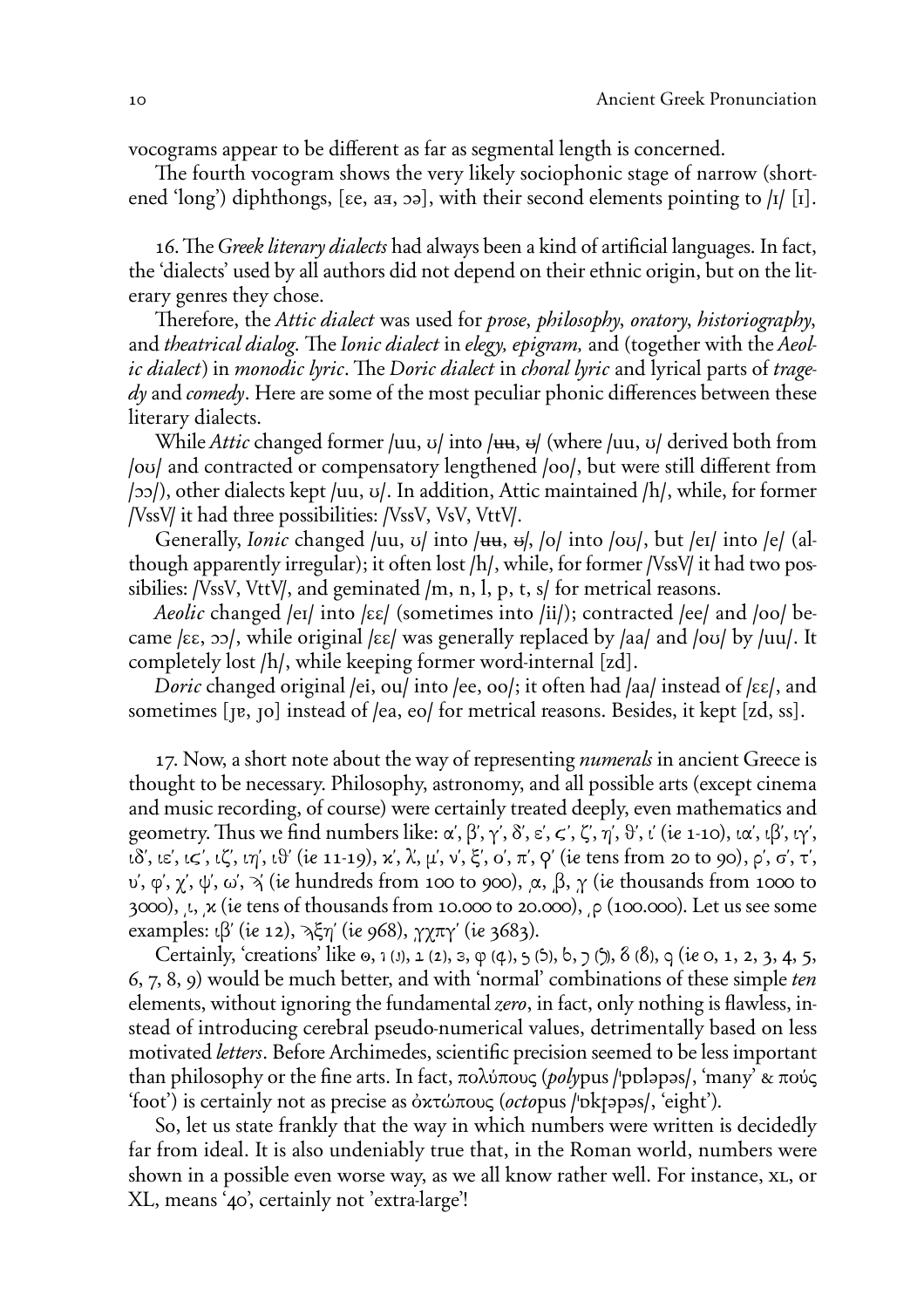18. Here are some sentences illustrating the use of intonation in classical Greek, following our riconstruction, shown in  $\S$  3-4.

Βουλοίμην ἂν ἑλληνίζειν ἐπίστασθαι. [boulorme nan helle nizzer ne pistes then] (I'd like to speak Greek well)

"Ισμεν τὶ λέγειν βούλη. ['1z men trle germ bouler.] (We know what you mean)

Χάριν σοι ότι πλεΐστον ἔχω. ['khɐ.rɪnˌsoɪ ˈhoˌtɪ ˌpleɪsˌto ˈne̯khɔ] (Thank you very much)

Τὶ δοκείς περί τούτου; [ $\pm$ ti do, keis pe rituutuu.] (What do you think about it?)

Πῶς ἔχεις τήμερον; [.po'se kheis 'tee me ron'] (How are you feeling today)

Ποι (μεν;  $[$ : por<sup> $\mathsf{r}$ </sup>men.] (Where are we going?)

Άρ' έλληνίζεις; [: aar .hel.lɛˈnɪz.zeɪs] (Can you speak Greek?)

Ό σὸς ἀδελφὸς καταλαμβάνει τούτο;  $[$ ho so se del phos ke te lembe neuto  $\ldots$ (Does your brother understand it?)

Αύτός ίκνείται αύριον;  $\lfloor$ ev\_tos .hik,neiter vurion.] (Is he coming tomorrow?)

Εί μή δύνασαι έκνεῖσθαι ἐν τῷ ὑστεραῖῳ σαββάτῳ, πράγματα σχήσομεν.  $[$ er m $\epsilon$ d $\Theta$ ne ser he $k$ , nersther entor h $\Theta$ ste, rerjor sebbetor  $\vert$  praaq metes kh $\epsilon$ sso men $\vert$ (If you can't come on Saturday, we'll be in trouble)

"Ότε έφικόμην τὴν λιμήν, ή ναῦς ἀνελελύκει.  $[\text{hote}(e)$ .phr $\text{ko}$ ,men ten.lrmeen.] he\_neuse\_ne.leluker.] (When I came to the harbor, the ship had gone)

Πορεύσομαι δέ έν άρματι, ή πεζή; [.po'rev.so.mer.de(e)'ner.metr. ; s.pez'z $\epsilon$ er. (Sall we go by coach, or on foot?)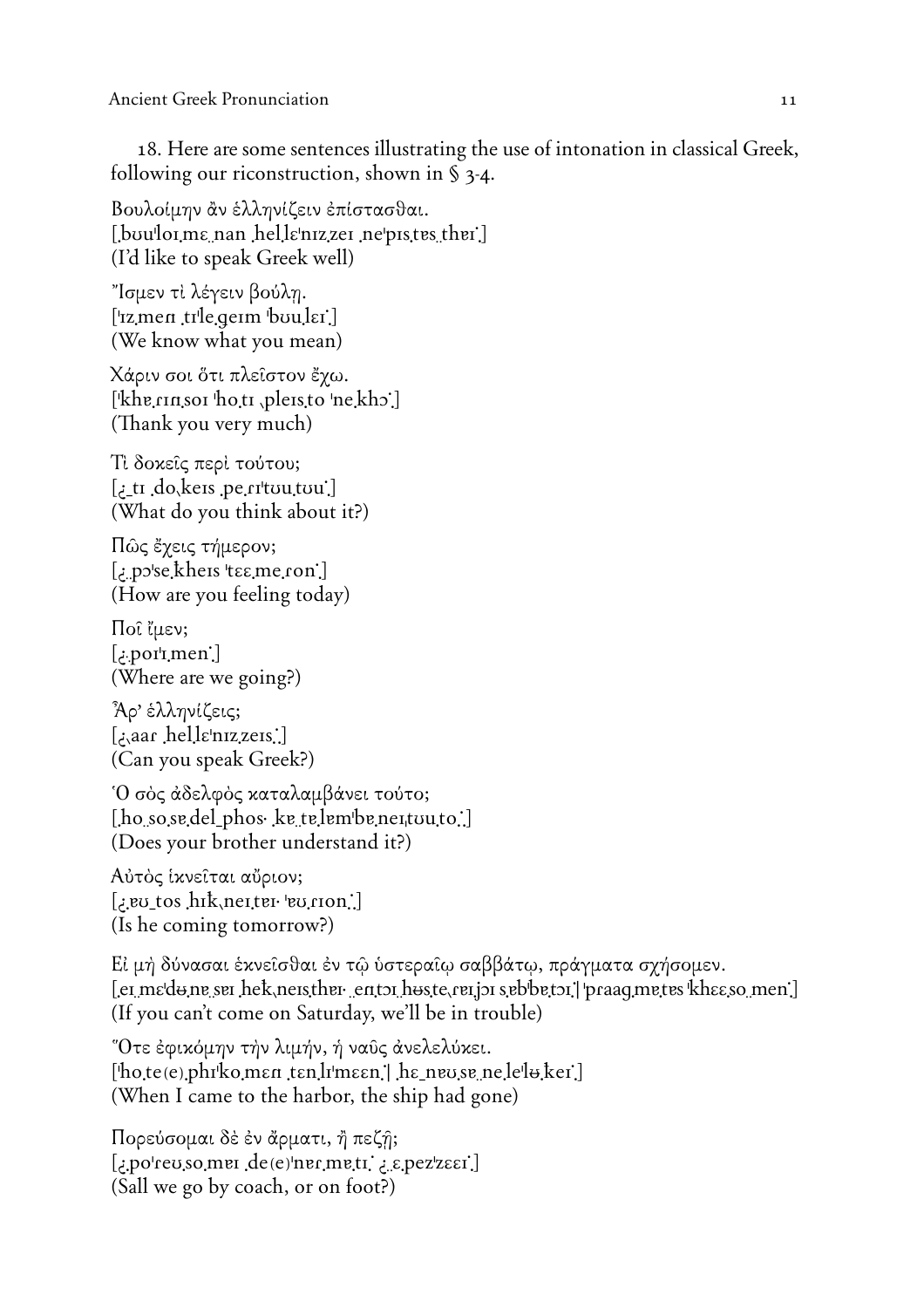Είσί· έν, δύο, τρία, τέσσαρες, πέντε.  $[er'sr]$  hen  $d\omega$  trie tesseres, pente. (There are: one, two, three, four, five)

Εί μή δύνασαι έκνεισθαι έν τω ύστεραιω σαββάτω, ούδεν έσται πράγμα. [et me'dune set hek, nets there entot hus te, ret jot sebbetor] ou de nest erbraaq me] (If you can't come on Saturday, there's no problem)

Πορεύσομαι έν άρματι, ή έν νηΐ, ή πεζή; [.jpo'reu so mei je 'ner metr' acenne i [1] .jpez zeer] (Are we going by coach, by ship, or on foot?)

Τόδε λεξικόν τῶ ὄντι ὡφέλιμόν ἐστι. ['to de lek sikon to jon trophe li mones ti.] (This is a very useful dictionary)

Τόδε λεξικόν τῶ ὄντι ώφέλιμόν έστι. [ $\mu$ to de lek sikon to jon tiopheli mones ti.] (This is a very useful dictionary)

Τόδε λεξικόν τῷ ὄντι ώφέλιμόν έστι. [: to de lek si kon to jon to pheli mones tr.] (This is a very useful *dictionary*)

Τόδε λεξικόν τ $\tilde{\omega}$  ὄντι ώφέλιμόν έστι. ['to de lek sikon to jonto 'phe li mones ti'] (This is a *very* useful dictionary)

Τόδε λεξικόν τῷ ὄντι ἀφέλιμόν ἐστι. ['to de lek sikon to'jonti a pheli mones ti] (This is a very *useful* dictionary)

Οὒ δήτα, εἶπε, οὐκ ἔπραξα τούτο.  $[$  uu $\text{degree}, \text{green}, \text{our}$ ke preksetuuto. (No, he said, I haven't done it)

Ναί δή, ὦ φιλότης.  $[\nImer\, \text{d}\varepsilon]$   $\Box$   $\Box$   $\Box$   $\Box$   $\Box$ (Of course, my dear)

Ναί δή, ὦ φιλότης. Αὔριον δέξη έμὸν δῶρον.  $[$ \_ner'dɛɛ;  $\alpha$ \_phr $\alpha$ bi [bology] | bology dekse.je \_mondoo.jon] (Of course, my dear. Tomorrow you'll have a present)

Ναί δή, ὦ φιλότης, αὔριον δέξη έμὸν δῶρον.  $[$ \_nerdes:  $\alpha$ ,  $\beta$ ,  $\beta$ hrlotes $\gamma$  ev. rion dekse je \_mondoo ron.] (Of course, my dear, tomorrow you'll have a present)

Έπ' άληθείας, εἶπε, άπορίας τινάς έχω.  $[$  e.pe. let he jes  $_{1}$  ei pe  $_{1}$  e.po'ries ti ne'sekho.] (As a matter of fact, he said, I'm not at all sure)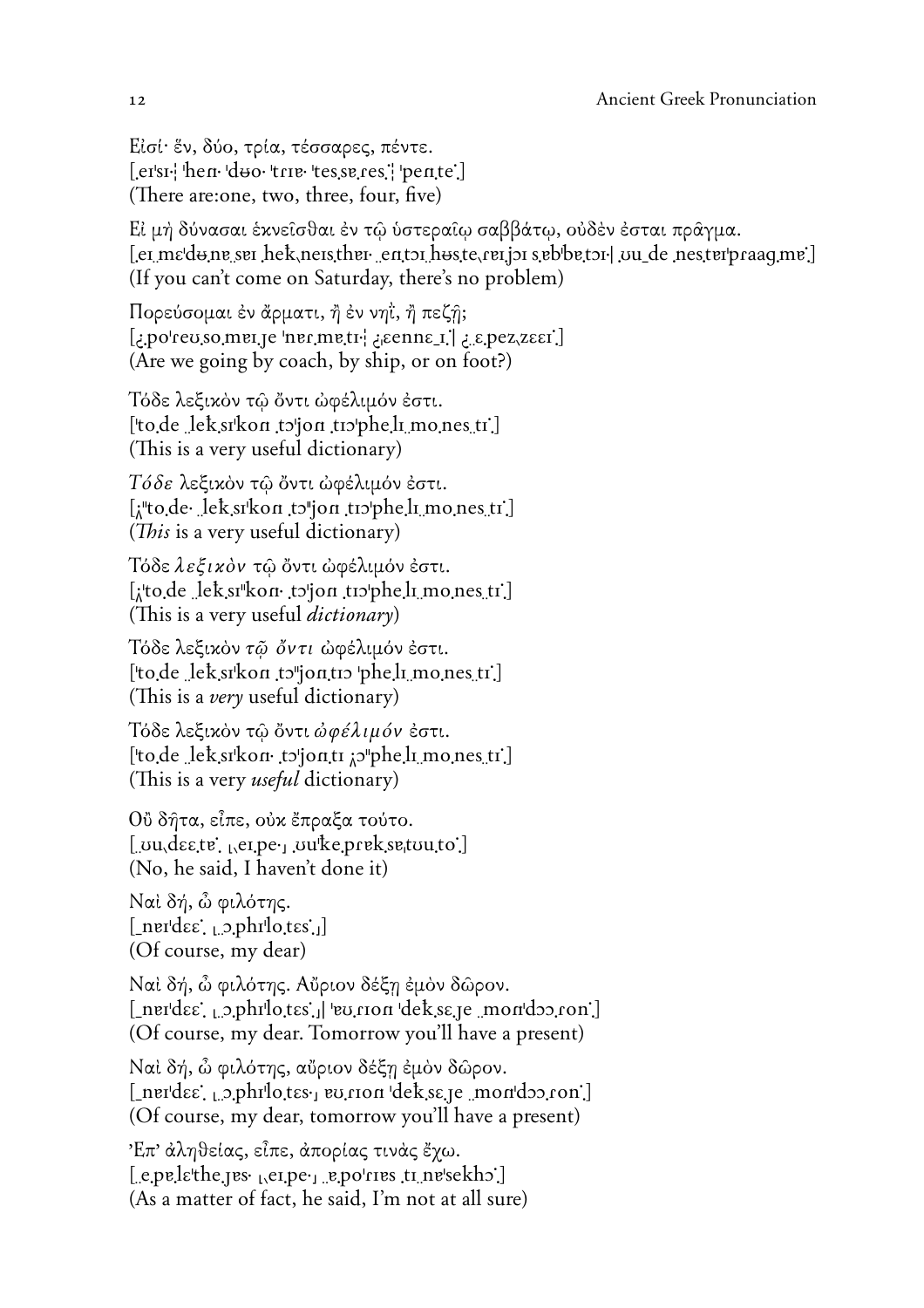$^2\Omega$  φιλότης, ἆρ' οὐ ἀναμιμνήσκη, ὅτι ἐβλέψαμεν ἐκείνον πίνακα ἐν τἦ παρελθόντι έβδομάδι έβλέψαμεν;

[prime], aa roue\_ne\_mim neers kerelotic blep se\_me . ne ker nom prime ker eblepsemen.] [.entɛɪ pɐ.relthontɪ heb.do med u.eblepsemen.]

(My dear, don't you remember we saw that picture last week?)

"Ίνα τὶ εἴρηκας «μοι μέλει μηδέν», παρ' ἐματοῦ αἰτῶ, τοὐναντίου ἀληθεύοντος;

tuunentuvwe lethe-[.won\_tos:

(Why did you say 'I don't mind', I wonder, when the opposite is true?).

19. Here is a list of about a hunded famous sayings in classical Greek, although a few do not belong to that period  $(5-4$ <sup>th</sup> c). They are often used when speaking English. They are given in our classical pronunciation, followed by the (modern) international one, for a possible 'newer' usage in colloquial language.

We do not translate (nor explain or annotate) them, since it is so easy to find them in the Net, in several languages.

'Αγεωμέτρητος μηδείς είσίτω [egeo'me.trε.tos· mε'der ser'si.to'] ([ajeo'metritos·  $\text{mi}$ di si'si'to.])

'Αετού γήρας, κορυδού νεότης [.ee.tou .qεε.res. ko.re.dou .ne'o.tes.] ([ee'tu 'γε ras.  $k \sigma i \delta u$  ne'otis...]

'Aεί ο θεός γεωμετρεί [.e\_eι. ho.the\_os. geo.me.trer.] ([a'i. σθε'σs. χεσmε'tri.])

Aεί κολοιός παρά κολοιώ ίζάνει [.e\_er. ko.lor\_jos. .pe\_re.ko.lor.jɔɔr· hɪzˈzɐ ner.] ([a'i..]  $k\sigma$ -lj $\sigma s$ . pa<sub>i</sub>rako<sup>l</sup>ljon i'zami

Aεί Λιβύη φέρει τι καινόν [ˌɐ\_eɪ] lɪbʉɛ· ˈpheˌɾeɪ ˌtɪˌkɐɪˈnon] ([aˈi] liˈvii· ˈfɛɾi ˌticɛˈnσn]) Aίέν άριστεύειν [ei\_je.ne .risteu.wein] ([E'Ena ristevin.])

'Ανάγκα δ' οὐδὲ θεοὶ μάχονται [ˌɐˈnɐŋˌkaɪ] dʊu\_de ˌthe\_oɪ· ˈmɐˌkhontɐɪ] ([a\_naŋka.·  $\delta u \delta E \theta E$ 'oi· 'maxonte

Άνδρων γάρ έπιφανών πάσα γή τάφος [en,droon.ge.re piphe,noon.jpaase, qεε. 'te.phos.] ([an'dron· xare.pifa-non.· 'pasa 'ji.. 'tarfos..])

'Ανερρίφθω κύβος [ e ner rph th k = bos] ( $\lceil$  an Er rifθσ civos.])

"Άνθρωπος μέτρον ['enthropos. 'metron'] (['anθropos. 'metron.])

 $\pi\alpha\xi$  λεγόμενον [he.peks. le<sup>{</sup>qo.men\_on] ([apaks. le} σmenon.])

'Από μηχανής θεός [e po mε khe nεες the os] ([a pome xanis θε σs.])

'Από του ήλίου μετάστηθι [e po tou hε<sup>1</sup>liou· me<sup>t</sup>tes te thi] ([a potuilliu· metastiθi]) "Άριστον μέν ὕδωρ ['v.ris.tom\_men. 'hu.dor'] (['aristom\_men. 'i'dor.])

 $A\dot{\nu}\tau\dot{\sigma}\zeta\ddot{\epsilon}\varphi\alpha$  [.ev. to'se phe'.] ([af<sub>i</sub>tσ's erfa..])

Bασιλεία των ούρανων [besiler.je.to.nuu.re.noon.] ([vasilia· to.nuranon.])  $\beta$ ρώμα θεών [broo.me the.oon] ([vroma θεση.])

Γηράσκω δ' αίει πολλά διδασκόμενος [.gε'res.ko', der\_jer.pol\_le\_dr.des'ko.me\_nos] ([ji-'rasko.. ðe'i po'la ðiðas'komenos..])

 $[\lambda \alpha \hat{v} \kappa$  'A $\vartheta \eta \nu \alpha \xi \epsilon$  [glev kethes naazze] ([glaf ka $\theta$ inaze])

Γνώθι σεαυτόν [q,noo,thi seruton] ([xnoθi seafton])

Γόρδιος δεσμός ['qor.droz.dez'mos.] (['χσrδίσz δεz'mos.])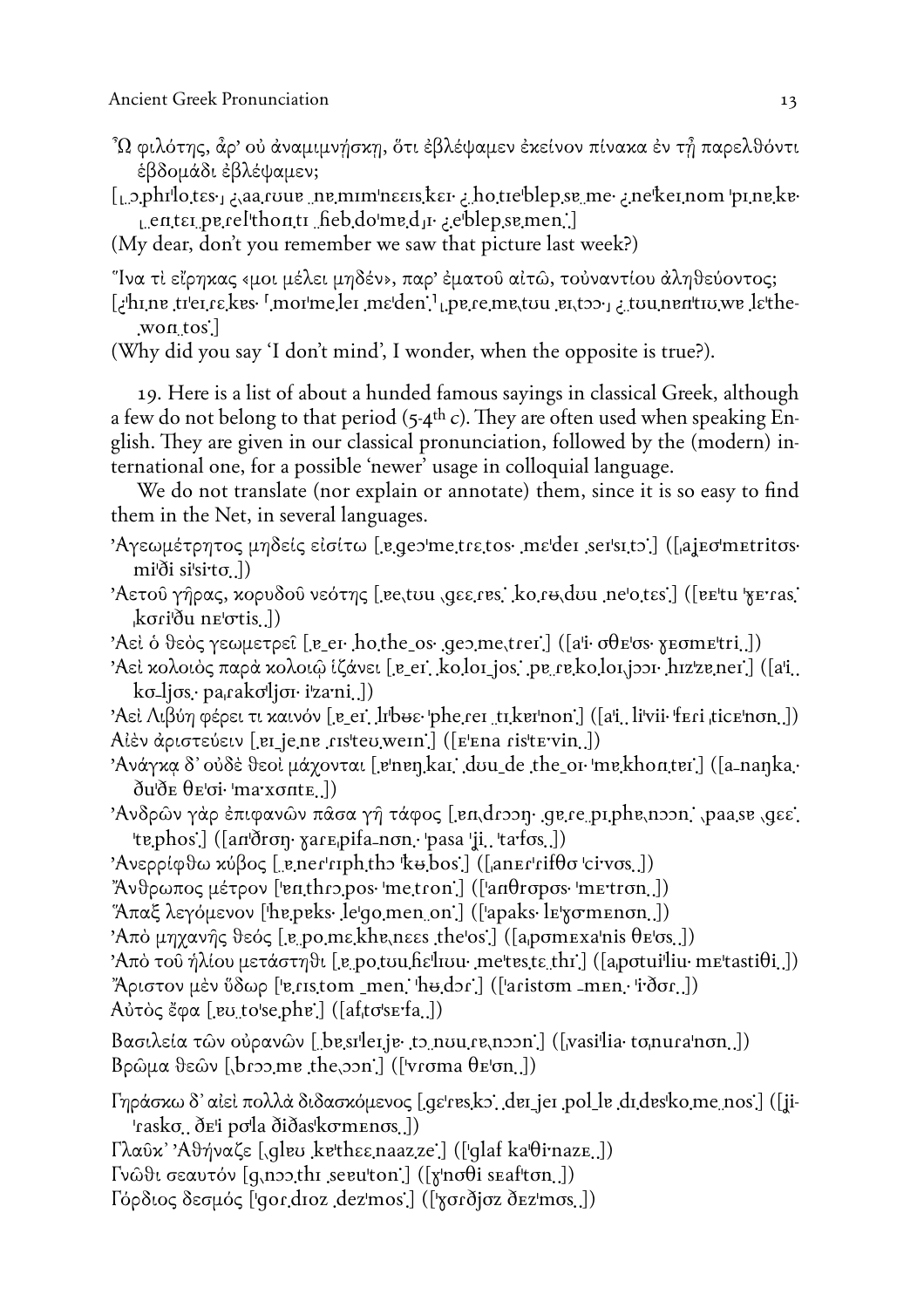Δεΐμος και Φόβος [dermos kerphobos] ([dermos cefovos]])

- Δέσποτα, μέμνεο των Αθηναίων ['des.po.te 'mem.neo to.ne.thε'ner.jon'] (['despota.  $\text{Imemneo}_i \text{tona} \theta \text{ineon}_i$
- Διαίρει και βασίλευε [dr'ei.rei keibe'sileu we'] ([-ðjEri. cEva'si'leve.])
- Διπλοῦν ὁρῶσιν οἱ μαθόντες γράμματα [dɪˌplʊun hoˈɾɔɔˌsɪn· hoɪˌmɐˈthontez ˈqɾɐmme\_te`] ([ðiˈplu nσˈɾσsin· ˌimaˈθσntɛz ˈɣra·mata.])
- Δῶς μοι πᾶ στῶ καὶ τὰν γᾶν κινάσω [*d*ɔɔz moɪ pas tɔɔ. kɐɪ tan gaan kɪˈnɐ sɔ.]
- Έγὼ δὲ ὀφείλω λέγειν τὰ λεγόμενα [.e.gɔ.deoˈpheɪ.lɔ ˈle.geɪn· ˌtɐ.leˈgo.meˌnɐ] ([E<sub>l</sub>goð e ofilo le jin·, tal e γ σ m e na ...])
- $E$ ίς οίωνὸς ἄριστος, ἀμύνεσθαι περὶ πάτρης [hersorjo\_nos·errstos] e'muu nesther] pe.ripe.trεs.] ([isionos· aristos.. a\_minesθε.· peripartris..])
- 'Ex τῶν ὧν οὐκ ἄνευ [ ektɔn hɔɔn vu kɐneʊ ] ([ Ekto non u kanef. ])
- "Εν οἶδα ὅτι οὐδὲν οἶδα [he,noɪdɐ] ho,tɪʊu\_den], oɪdɐ] ([Enσiða, σtiuðEn, ˈσiða]) "Ένθεν μέν Σκύλλην έτέρωθι δὲ δῖα Χάρυβδις ['enthem mens'kʉllɛn. he'te.rɔ.thɪ

de dii <sup>e</sup>khe reb dıs.] ([<sup>1</sup> επθεm mens ci<sup>,</sup>lin · ε teroθi δεδία 'xa rivðis..]) Eύρηκα! [; heu rε ke] ([; εντί ka])

- Zώον δίπουν άπτερος [zoo.jon·di.poun.jap.te.cos] ([zσση· δirpun.japteros.])
- $^3$ Ηλθον, εἶδον, ἐνίκησα [, εε[thon], er.don] eˈnɪ, kε sɐ] ([-ilθσn. -iðσn. Eˈni·cisa.]) "Η τὰν ἠ ἐπὶ τᾶς [ε taan, εe pι taas] ([i tan, i εpitas.])
- H φύσις ούδεν ποιεί άλματα [hε phe sis .uu\_dem poi jer fiel me te] (fifirsis u'ðem pi'i · 'almata 1)
- $\Theta$ άλασσα και πῦρ και γυνήν κακά τρία ['the.les.se· ker.puur. ker.ge'nεεn | ; ke\_ke 'tɾrɐ'.] ([ˈθa·lasa· cɛ\_piɾ.· cɛjiˈnin·| ¿kaˈka ˈtɾi·a. ])
- $\Theta$ άλαττα, θάλαττα! ['the.let.te· <sub>λ</sub>'thee.let.te'.] (['θa·lata.. <sub>λ</sub>'θaːlata..])
- $\Theta$ άνατος ούδεν διαφέρει του ζήν ['the netos' uu dendre'phe rer touz zεεn'] ([-θanatos.· u dendia ferri· tu zin...])
- 'lατρέ, θεράπευσον σεαυτόν [ia'tre· the're.peu.son seeu'ton.] ([ja'tre· θε'rapεf.son  $s$ Eaf<sup> $\left[\text{tan}\right]$ )</sup>
- Kαὶ σὺ τέκνον; [ ; kɐɪ\_sʉ., <sub>k</sub>·tek\_non· ]] ([ ; cɛ־si· <sub>k</sub>·teknon· ])
- Κακός άνήρ μακρόβιος [.ke\_ko .se\_nεει· mekro.bios] ([kako sa'nir· ma'krovjos..])

Κακοῦ κόρακος κακὸν ὡόν [ˌkɐˌkʊu ˈkoˌɾɐˌkosː ˈkɐ\_ko nɔˈon ] ([kaˈku -kσɾakσs.· ka- $\forall$ ko no $\sigma$ n...])

 $K\alpha\lambda\lambda i\sigma\tau\eta$  [kellistει] ([kallisti])

Kρήτες αεί ψεύσται [,krεεtes· e eip,seuster] ([krites· aip'sefste.])

Kτημα ές αεί [k, tεεmee se'er] ([ktimae sa'i.])

Κύριε έλέησον [kuu.rie les.son] ([cirje leison.])

Λάθε βιώσας [lethe· brbo.sas] ([larθε· vjσsas.])

 $M$ έτρον ἄριστον ['metron· 'e.ris.ton'.] ([-metron.· 'arriston..])

Μή μοῦ τοὺς κύκλους τάραττε [\_mɛɛ mʊu .tʊus'kʉ klʊus· 'tɐ ɾɐt.te'.] ([ˈmɛmu tusˈci·klus 'tarrate...])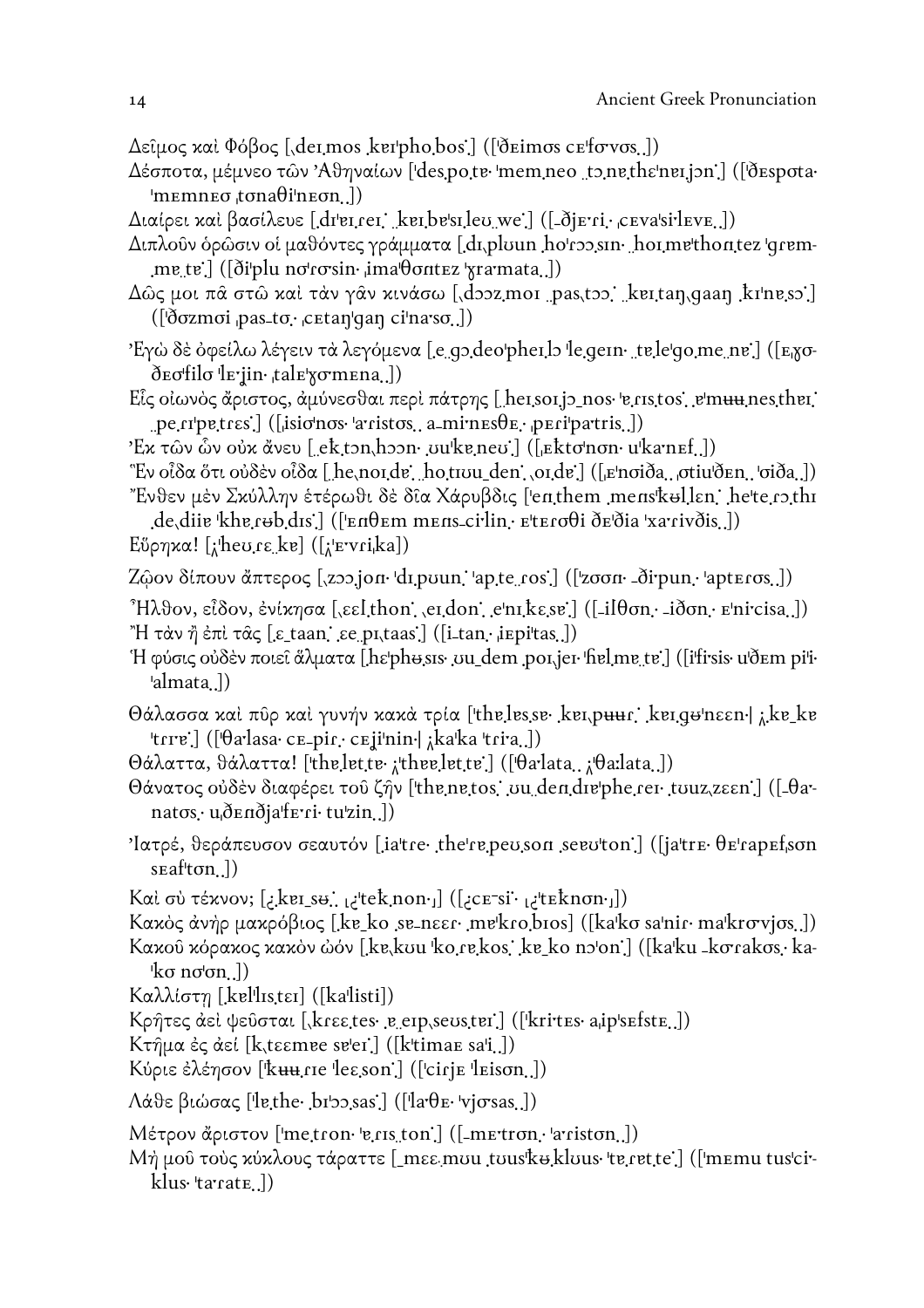- $M<sub>η</sub>λον της "Εριδος [, mεε.lon tε'se.ri dos.] (['milon ti's eriðos..])$
- Mολών λαβέ [mo\_loon lebe.] ([molon lave.])
- Mολών λαβέ! [*i*,mo\_loon lebe] ([*i*molon lave.])
- Μυστήριον της πίστεως [mestεε.rion tespistess] ([mistirion tispisteos.])
- $Nα$ ί ναί, οὖ οὖ  $[$ \_nɐι· 'nɐɪ' $]$  \_σu· 'σu' $]$  (['nɛ· 'nɛ..] 'u· 'u.])
- Νενικήκαμεν [ne.nrkεε, ke.men.] ([nenikirkamen.])
- Νίψον άνομήματα μή μόναν ὄψιν ['niipso neno'mεε meta, mε'mone 'nopsin.] (['nipso nano'mi'mata...mi'mona 'nopsin..])
- "Ξύλινον τείχος [k's+l1.non ,terkhos] ([k'silinon 'tixos.])
- Ό άνθρωπος φύσει πολιτικόν ζώον [ho enthropos 'pheser politi kon 'zoo jon']  $(\sigma$ -an $\theta$ ropos. firsi politikon zon.)
- Ό σώζων έαυτόν σωθήτω [ho'sooizzon hero ton. so'thεε to] (Jo'sozo neaf'ton. so- $\theta$ ito.])
- $0\hat{i}$ νοψ πόντος [,oi nops. 'pontos.] ([-oinops. 'pondos.])
- "Όπερ έδει δείξα [tho.pe 're.der , derk se'] (['σpE 'rE'δi· 'δiksa.])
- "Όπερ έδει δείξαι ['ho.pe ,re.der.derk.ser'] (['σpE ,rEði'ðiksE.])
- Ού φροντίς Ίπποκλείδη [ uuphron\_tis hip po'klerder] ([ufron'di sipo'kli'δi])
- Ούκ ἂν λάβοις παρά τοῦ μῆ ἔχοντος [ vu ken le bois pe retuu mε e khon tos ] ([ukanlavios· pa<sub>ratumi'e</sub> xondos..])
- $0$ ὖτις έμοί γ' ὄνομα [vutis, emorgo.no me.] ([urtis, εmi'χσησma.])
- $\Pi$ άθει μάθος ['pe,ther 'me,thos'] (['paθi 'ma θσs.])
- Πάντα ρεί ως ποταμός [.pen.te .rei .hos.po.te mos.] ([panda -ri. σspota mos.])
- Πάντοτε ζητεΐν την άλήθειαν ['pentotez zε tern tε nelse ther jen'] (['pandote ze'tin tinali: $\theta$ jan...])
- Πίστις, έλπίς, άγάπη ['pistis· el'pis' e'qupe'] (['pistis· El-pis· a'χarpi.])
- Πόλεμος πάντων μέν πατήρ έστι ['po.le.mos· 'pentom mem.pe'tεε.res.tr'] (['polemos·lpantom mempaltiresti...])
- Πύξ, λάξ, δάξ ['puks· 'leks: 'deks:] (['piks· \_laks. 'ðaks.])
- 'Ροδοδάκτυλος Ήώς [ ro.do'dektulos. ε'>>s.] ([ roðσ'δaktilos. i'os.])
- $\Sigma$ πεῦδε βραδέως [s,peu.de : bre'dess.] ([s\_pEvðE. vra'δEσs..])
- Σύν Αθηνά και γείρα κίνει [sunethε, naar ker, kher, re kiiner] ([sinaθi'na ce'cira.  $\lvert \text{cirnil} \rvert$
- Τὰ πάντα ρεί και ούδεν μένει [te pente rei keijou dem mener] ([ta panda 'ri cEu- $\delta$ <sub>E</sub>m'me'ni
- Tί δύσκολον; Το έαυτον γνώναι [; trdes,ko lon] to hero tong noo ner] ([; ti-dis $k$ olon...| to  $k$ af'to  $\gamma$  'norne...])
- Ti εύκολον; Τὸ ἄλλω ὑποτίθεσθαι [<sub>i</sub>'ti 'eu ko lon'] to'el lor. <sub>Li</sub> hu po'ti thes ther. ([ $\pm$ ti <sup>-</sup>Efkolon.] to<sup>'</sup>a<sup>-</sup>lo.  $\pm$ ipo' $\theta$ Es $\theta$ E..])
- Tί πρότερον γεγόνοι; Νύξ, ή ήμέρα; [i.tr'pro.te.ron .ge'go.noi.] insks. e.h. c'me.re'] ([.ti"proter.on je'xoni.] -niks. iE'mera.]).
- Τί τάχιστον; Νούς. Διά παντός γάρ τρέχει [¿.tr'te.khis.ton.] 'nous.] di e.pen\_tos. gertre.kher.] ([¿tita çiston..] 'nus..] ðjapan "dos· <sub>N</sub>artre çi..])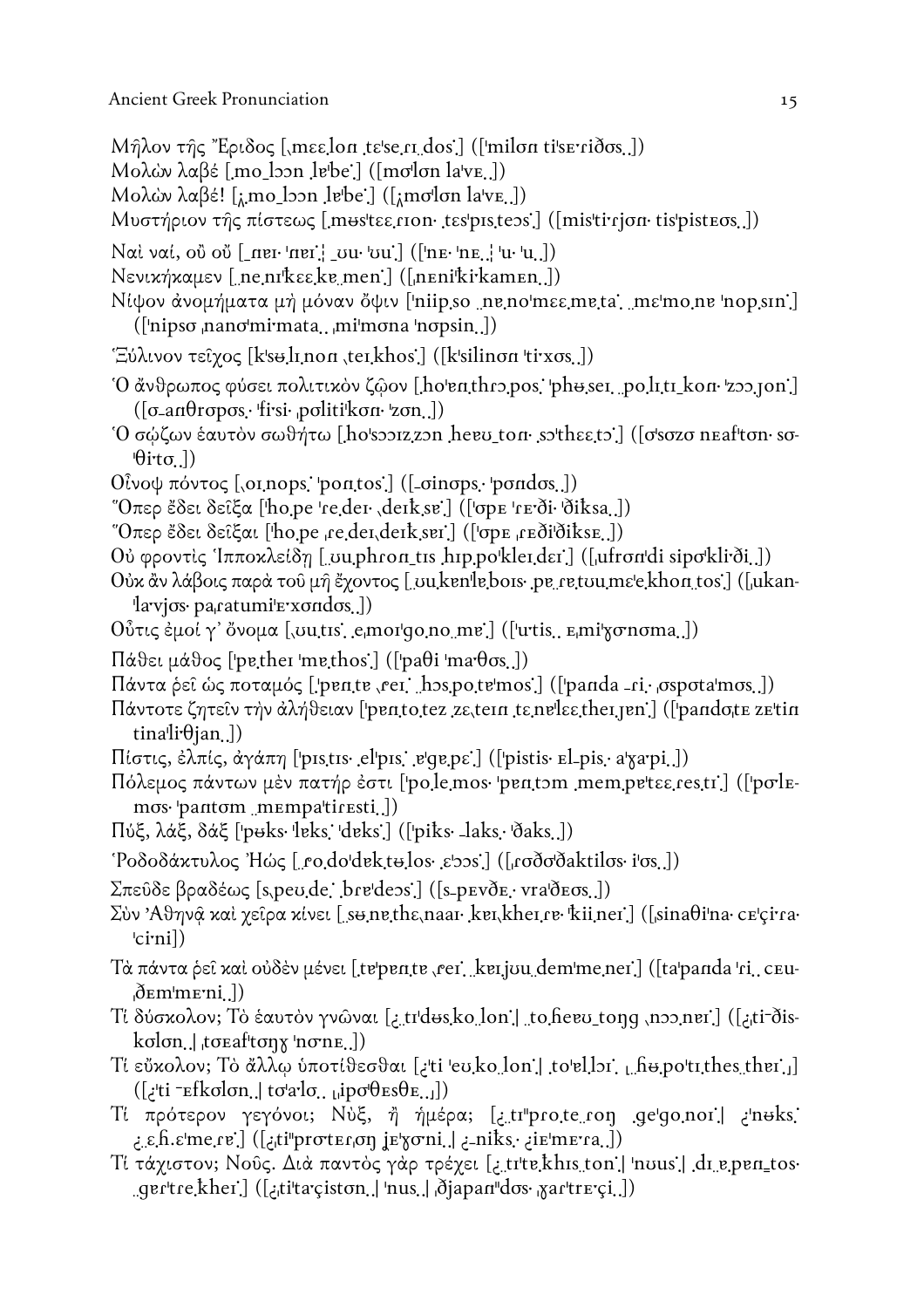- Τὸ γὰρ ήδύ, ἐάν πολύ, οὐ τί γε ήδύ [to\_qer hε'd+] e\_em po'l+] vu'ti qe hε'd+] ([to-'ya ri'ði r'am po-li · | u'ti jei'ði..])
- Τὸ δις ἐξαμαρτεῖν οὐκ ἀνδρὸς σοφοῦ [to disek semer, tem- uu ken dros so, phou] ([to'ði sEksamar'tin.] ukan'ðros so'fu.])
- Τό πεπρωμένον φυγείν άδύνατον [to.pe.pro'me.nom pho.ger ne'do.ne.ton] ([topepromenom filji na'dirnaton...])
- Υίὸς μονογενής [hui joz mo no qe'nεεs] (['jσz mo no je'nis.])
- "Υστερον πρότερον ['huste.rom 'pro.te.ron'] (['isterom 'proteron.])
- Φοινικήϊα γράμματα [phoinikεε je 'qremme te'] ([finicia 'xramata.])
- Φρονείν γάρ οί ταχείς ούκ άσφαλείς [.phro.nein .ger.hoite.kheis· uu kes.pheleis.] ([fro'nin xarita'çis· u<sub>i</sub>kasfa'lis.])

Χαλεπά τα καλά [khe,le\_pe. te,kele] ([xalEpa. takala.])

Ψυχής ιατρείον [p.su, khεε sia, treijon] ([psi'ci sja'trion.]).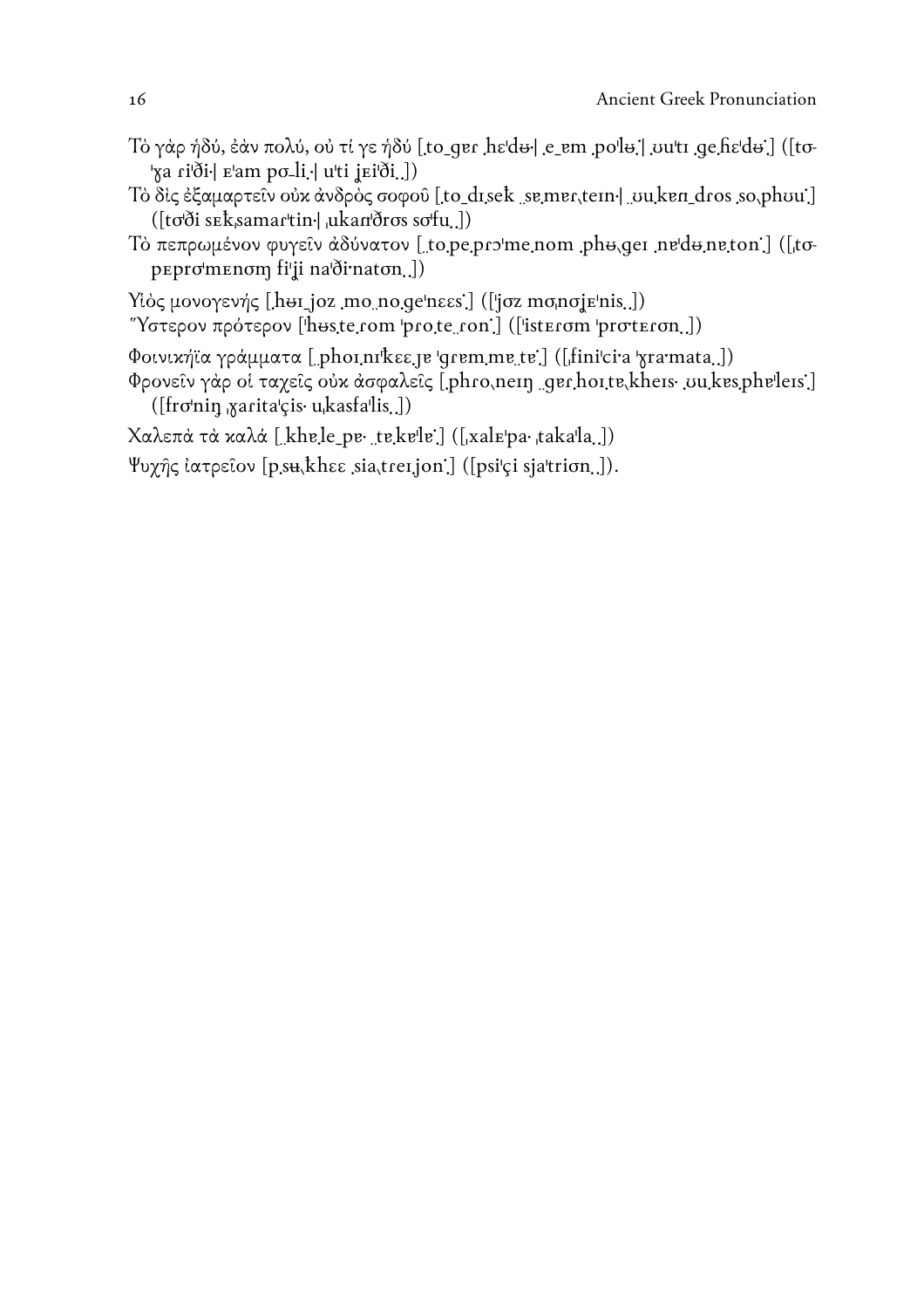20. *Hellenistic Greek* had six short vowels and two diphthongs (which had not yet become /af, av; ef, ev/ yet). It had the given xenophonemes (in round brackets) for loanwords, the sequences /ps, ts, dz, ks/, and [n=C]. There was no prenasal voicing yet, and the (ancient) tonemes had disappeared, but the opposition  $C \neq$ *CC* was preserved.

Although belonging to (quite) different situations and epochs, these rather synthetic descriptions are clear enough.

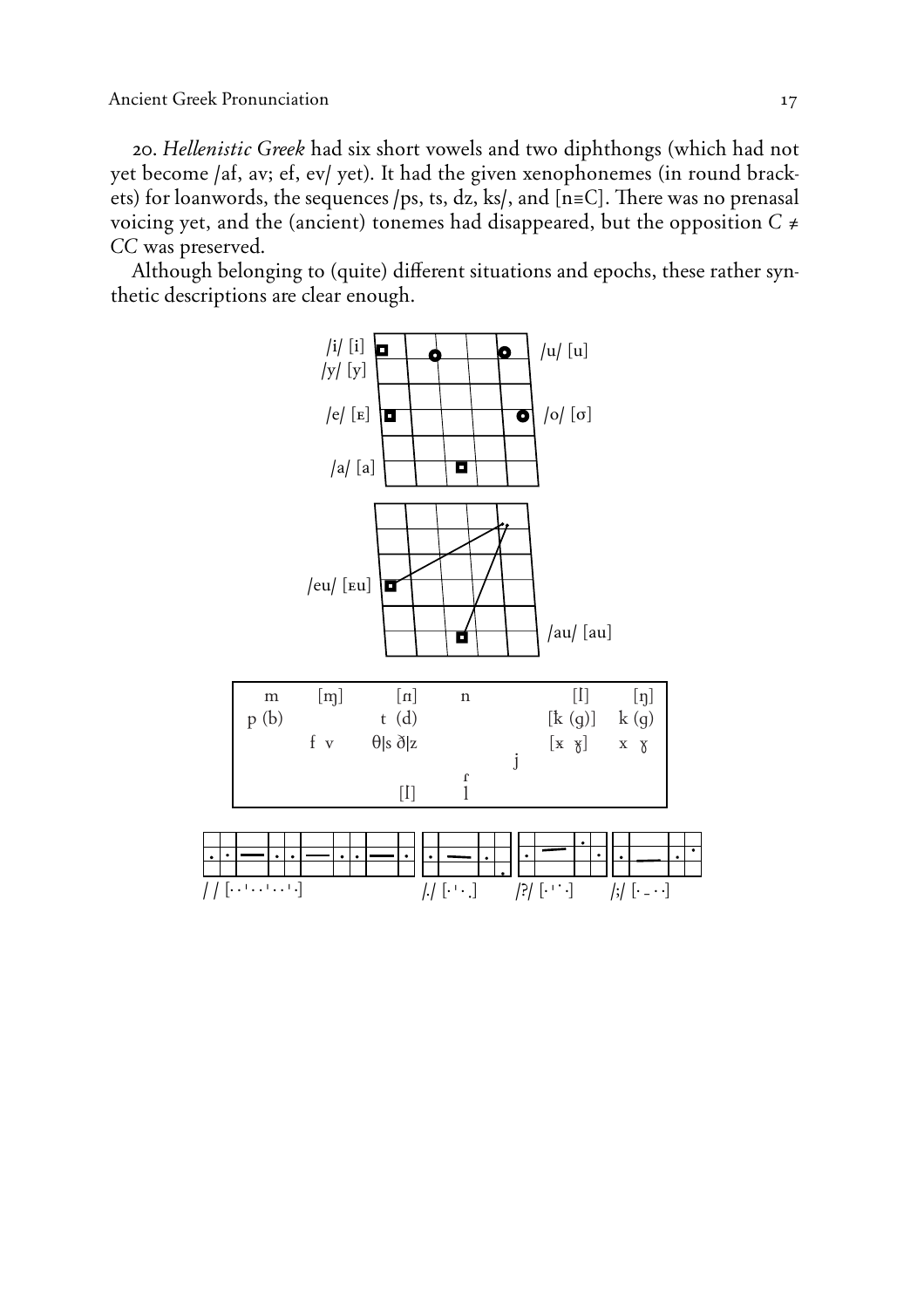21. *Byzantine Greek* only had the five short vowels typical of present-day Greek. It preserved three xenophonemes and presented some palatalized consonant taxophones.

After nasals, diphonic consonants were already voiced /NC/ [NC], with [n=C]. Consonant gemination had been lost, and  $\alpha v$ ,  $\varepsilon v$  were already as they are in present-day Greek, *¤* sequences of */é0/* **(***é***f,** *é***v)**.

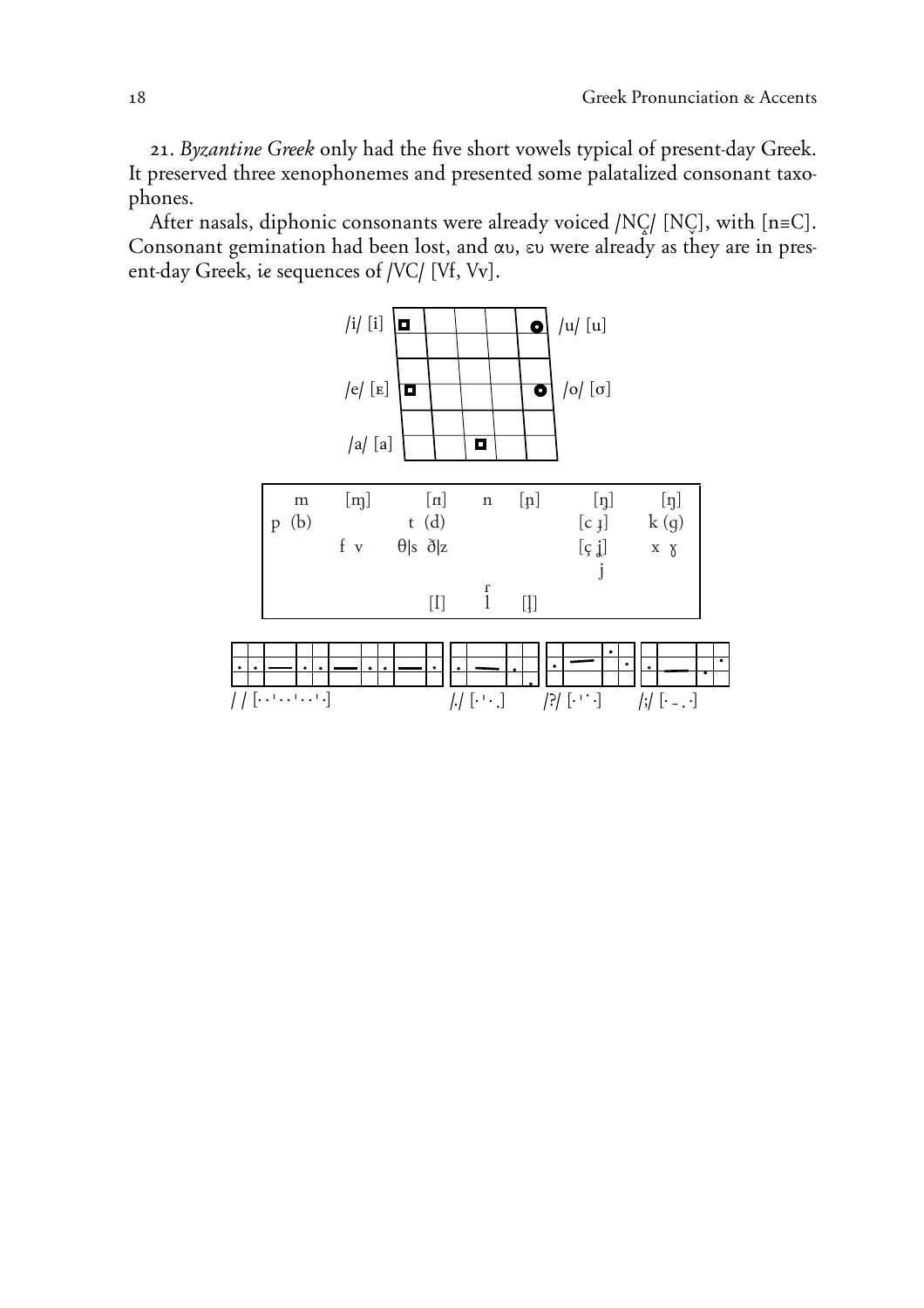22. *English 'Academic' Greek* is the most possible far away 'reality', in comparison with all other phonopses given in this chapter*, it is rather more complicated*. All that, in spite of being a simplified version, *ie* with fewer taxophones than ac*tually used in scientific and medical usages nowadays in English.*

The first vocogram shows the 'monophthongs' (and some less favorable diph*thongal variants given in the second vocogram):*  $\nu$  *[y,*  $\iota$  *[o],*  $\iota$  *[t],*  $\varepsilon$  *[E],*  $\alpha$  *[e,*  $\iota$  *æ],*  $\bar{\alpha}$  $[\alpha, \mu]$ ,  $[\alpha, \mu]$ ,  $[\alpha, \mu]$ ,  $[\alpha, \mu]$ . Furthermore,  $[\alpha, \mu]$  *are also included for frequent use in unstressed and stressed syllables, in accordance with typical British English practice.* 

The second vocogram gives the typical diphthongal realizations:  $\alpha$ ,  $[a_9, \mu_9(iV)]$ ,  $\alpha$ <sup>b</sup> [ao,  $\iota$ ao(wV)] (including  $\bar{\alpha}$ <sup>b</sup>),  $\epsilon$ <sup>r</sup> [EI,  $\iota$ EI(jV)],  $\epsilon$ <sup>b</sup> [EQ,  $\iota$ EQ(jV),  $\iota$  $\iota$  $\iota$ jµu] (including ηυ), οι [σэ, ↓σэ(jV)], ου [μu], η [ε, ↑εз], ī [ii], ῦ [ʏy, ↓jμu], υι [ʏy, ↑ʏɪ, ↓ʏy(jV), ↓jμu- $(jV)$ ,  $\omega v$   $[\sigma \omega, \tan z]$ .

*As for the consonants*, let us notice:  $\tau$  [ $\tau$ (h)],  $\delta$  [d],  $\theta$  [ $\theta$ ,  $\psi$ (h)],  $\phi$  [f],  $\chi$  [x, x,  $\psi$ k(h),  $\downarrow$ k(h)],  $\psi$  [ps,  $\downarrow$ <sup>#</sup>s],  $\xi$  [ks,  $\downarrow$ <sup>#</sup>s,  $\downarrow$   $\downarrow$ <sup>#</sup>z],  $\zeta$  [z, zd],  $\lambda$  [lV, łC, ł<sup>#</sup>],  $\rho$  [r,  $\downarrow$ <sub>1</sub>,  $\downarrow$ <sub>1</sub>],  $\delta$  [r,  $\downarrow$ <sub>1</sub>,  $\downarrow$ <sub>1</sub>,  $\uparrow$ hr], and homorganic  $\nu$  [n=C] followed by a consonant, [n; m, m, n,  $\nu$ n, n, n];  $\sigma/\varsigma$  [s]  $(\text{but:} + \mu \text{ [zm]}, \beta \text{ [zb]}, \delta \text{ [zd]}, \gamma \text{ [zq]}).$ 

Geminates are rendered as **(***0***)** (or, possibly, as **(±***00***)**). A phonic zero corresponds to the 'rough breathing' ('), but some people may choose to insert  $/h/ \uparrow [h, h]$ .

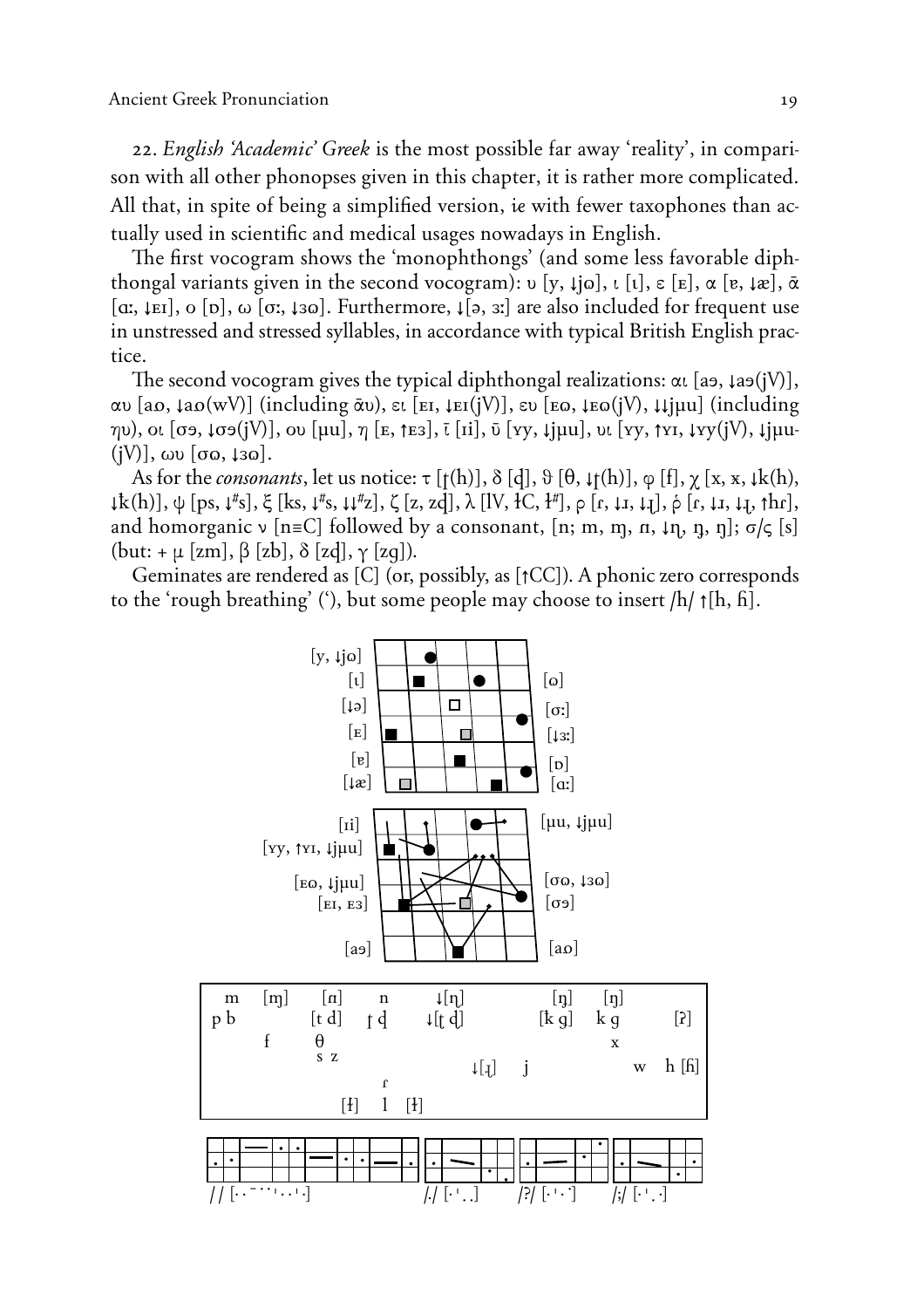Summary of main usual average English realizations (with some possible variants):  $\alpha$  [e,  $\mu$ a],  $\bar{\alpha}$ / $\alpha$  [a;,  $\mu$ EI],  $\varepsilon$  [E],  $\eta/\eta$  [E3],  $\iota$  [1],  $\bar{\iota}$  [ii],  $o/\omega/\omega$  $v$  [p,  $\sigma$ ;  $\sigma$  $\omega$ ,  $\mu$  $\alpha$ ],  $v$  $[y, \downarrow]$ jo,  $\bar{v}/\nu$ ,  $[y, \uparrow y, \downarrow]$ juu, ov  $[\nu u, \mu u, \nu]$ ,  $\varepsilon$ ,  $[\varepsilon x]$ , or  $[\sigma \sigma]$ ,  $\alpha \nu$ ,  $[\alpha \sigma]$ ,  $\alpha \nu / \bar{\alpha} \nu$   $[\alpha \sigma]$ ,  $\varepsilon \nu / \eta \nu$  $[\text{EQ}, \text{Ijuu}], \text{ViV}$  [V<sub>2</sub>V],  $\text{ViV}$  [V<sub>2</sub>V]; and:  $[\emptyset, \uparrow h, \downarrow]$ ],  $[\emptyset], \uparrow'$  ['],  $[\cdot], \cdot$  [', e, ...];

 $\beta$  [b],  $\gamma$  [q, q],  $\delta$  [d,  $\iota$ d<sub>1</sub>],  $\zeta$  [z, zd],  $\vartheta$  [ $\theta$ ],  $\varkappa$  [k(h), k(h)],  $\lambda$  [l, ł],  $\mu$  [m, m],  $\nu$  [n, m, m, n, n, n],  $\xi$  [ks,  $\downarrow$ <sup>#</sup>s,  $\downarrow$ <sup>#</sup>z],  $\pi$  [p(h)],  $\rho$  [r,  $\downarrow$  1,  $\downarrow$ <sub>1</sub>],  $\dot{\rho}$  [r,  $\downarrow$  1,  $\downarrow$ <sub>1</sub>, thr],  $\sigma$ / $\varsigma$  [s, <sup>#</sup>s, s<sup>#</sup>], zm, zb, zd, zg],  $\tau$  [t(h),  $\downarrow$ t(h) $\downarrow$ ],  $\varphi$  [f],  $\chi$  [x, x,  $\downarrow$ k(h),  $\downarrow$ k(h)],  $\psi$  [ps,  $\downarrow$ <sup>#</sup>s].

There follows a possible sample of the Aesopian fable given in  $\S$  4, illustrating the kind of pronunciation generally used at school and university, unless more genuine, but more complicated, realizations are favored, as precisely in § 4.

(b**È'>**e**'**s kha**Ù**'eli**Ø**s &phe**>**j**¨**d**È**'nå;meI**Ø**s 'e**>È&**z**Ø**n2\ '**™dØ**k&seI **d™IaÖ'thøÙ**s e'ºheI&n**ø¨**  $t$ En'nIikEI nepə'nEImaə; <sub>i</sub>psən a $\omega$ 'thσ:n 'enθ<sub>I</sub>ə<sub>l</sub>ppn <sub>i</sub>pdσə'hpσ: in Ek'djµusEI. | khaə**ø¨bÈ'>™'s A;***{***<***}*k'så;m**È&**n**Ø**s *{*s*}*f**È'Ã>Øs™n**32 &**t¯udiå**N'T**>Ø**pu **ån**&**t™**x**È**'men**¯**u &**t™s™s'†™'tØz** 'melən e'pheke<sub>I</sub>too.]

&**ø¨d™IÈ'phø¨ tÈ***{*p*}***'sj¯u**x**È**s &khA**tÈpø¨'n¯umÈ&nØs**2\ &e**ti'målØ˙ &kaÙpÈ>¤tÈ'th™>Èn ™s- '†™'tÈ &p>ØsÈ'låmbÈnÈn2\ '™¨s È&pØkÈ'mø:n ø¨bÈ'>™'s tø¨È'l¤ø¨ &m™tÈpÈ'>™dÈ&º™I3 3| kÈ- 'ºh™InØs &tø¨m™m'ph>ø¨tØm m™'˛h>IiØs p>È's™lÈmp&s™I32\ &t¯ud™IÈN'†>ø¨p¯u &tA;p™- >¤'sA: tø;n&¤mÈ'thIiØn å&pØt¤†È'm™n¯u2\ sfÈ'Ã>ØtÈ>Øn tÈ'khaÖmÈ ö™'ph™t™I&n™I2 'm™X>¤s Puu p10s/tenəletən ?en'thexetm ,medjo'na mənps-i ə podjo'sa mənps ,potə'muu ,pe-E**piila'thon depheier.

**¿&å>™''d™søÙ ø¨'mIi†Øs21| ¿&™'bÈ'lØmȆå2 ¿aÖ'thØm 'phA;l¤n 'l™Ÿ™In21).**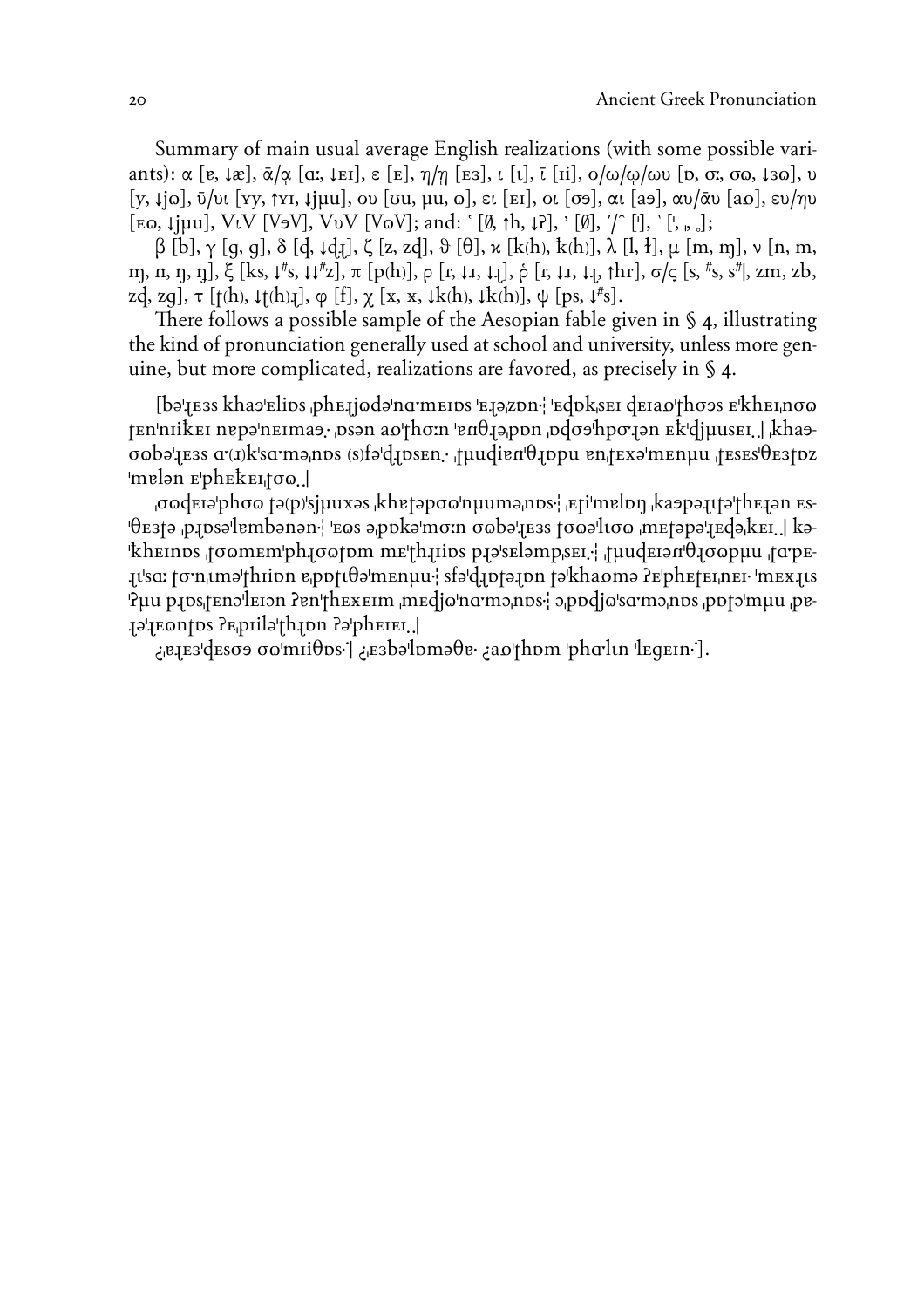23. *Italian 'Academic' Greek* came to have six vowels in stressed position, **/i, E, a, b**, **u**, **y l**, **ε**/η, α, **o**/ω, **ou**, **u** (invariably with  $\epsilon$ , **p**, even in  $\epsilon$ i, ε**u**,  $\delta$ i ει, ευ/ηυ, oι). Apart from ou **/u/**, all other graphic diphthongs (and vowel sequences) are also phonic diphthongs, by juxtaposition: /ai, au, ou, yi/ αι, αυ/αυ, ωυ, νι; η, α, ω are  $\text{simply } (\epsilon, a, \rho).$ 

But, much like in Italian, we find **(e, o)** in unstressed syllables, with intermediate timbres,  $[\mathbf{E}, \sigma]$ , because of the vocalic adjustments of half-opening (for  $|\mathbf{e}|$ ,  $|\mathbf{o}|$ ) or half-closing (for  $/\hat{\epsilon}$ ,  $\dot{\gamma}$ ), *of HPr* § 3.1.1).

Length and vocalic sequences also correspond to those found in neutral Italian; *CC* are rendered as */CC/*, and  $[n= C]$ . The grapheme  $\sigma$  is invariably */VzV/*, *eq*  $\beta \alpha \sigma$ *t*λεύς [bazi'leus]; ζ is (self-geminating)  $\frac{dz}{dt}$  and  $\gamma$  is always  $\frac{q}{q}$  [q, q];  $\varphi$ ,  $\vartheta$ ,  $\gamma$  are  $\varphi$ f, **†, x/** (with **(X)** before front vowels, and self-geminating **(q)**, as a common 'easier' variant for  $\theta$  [ $\theta$ ]);  $\psi$ ,  $\xi$  /ps, ks/ are preserved.

A phonic zero corresponds to 'rough breathing' ('), but some people may choose to insert **/h/** (or, less well, **(ö)**).



Summary of main usual average Italian realizations (with some possible variants):  $\alpha/\bar{\alpha}/\alpha$  [a],  $\epsilon/\eta/\eta$  ['ε, ° ε,  $\epsilon$ ],  $\iota/\bar{\iota}$  [i],  $o/\omega/\omega$  ['>, ° σ,  $o$ ],  $v/\bar{v}$  [y,  $\iota$ ju],  $o\nu$  [u], ει ['εi, **»ei, '™i),** oi **('Oi, »oi, 'øi),** ui **(ÿi),** ai **(ai),** au¤~u **(au),** eu¤hu **('Eu, »eu, '™u),** vu **('Ou, »ou,** .ou], VtV [VjV,  $\uparrow$ Vi<sup>#</sup>V], VvV [VwV,  $\uparrow$ Vu<sup>#</sup>V]; and: '[Ø,  $\uparrow$ h], '[Ø], '/' [<sup>1</sup>], '[', <sub>b o</sub>];

 $\beta$  [b],  $\gamma$  [q, q],  $\delta$  [d],  $\zeta$  [dz(dzV),  $\downarrow$ z],  $\vartheta$  [ $\theta$ ,  $\downarrow$ ts(tsV),  $\downarrow$ , $\downarrow$ t],  $\varkappa$  [k, k],  $\lambda$  [l],  $\mu$  [m, m],  $\nu$  $\left[ \text{n}, \text{m}, \text{m}, \text{n}, \text{n}, \text{n} \right]$ ,  $\xi$   $\left[ \text{ks} \right]$ ,  $\pi$   $\left[ \text{p} \right]$ ,  $\rho / \dot{\rho}$   $\left[ \text{r}, \text{r} \right]$ ,  $\dot{\rho} \dot{\rho}$   $\left[ \text{r} \text{r}, \text{V} \text{r} \text{r}, \text{r} \right]$ ,  $\sigma / \varsigma$   $\left[ \text{#s}, \text{s}^{\text{#l}} \right]$ ,  $\text{s} \text{C}$ ,  $\text{Vz} \text{V}$  $Z\overline{C}$ ,  $Z^{\sharp}C$ ,  $\uparrow$ s<sup> $\sharp$ </sup> $C$ ,  $S^{\sharp}V$ ,  $\uparrow$  [t],  $\phi$  [f],  $\chi$  [x, x,  $\downarrow$ k,  $\downarrow$ k],  $\psi$  [ps].

There follows a possible sample of the Aesopian fable given in  $\S$  4, illustrating the kind of pronunciation generally used at school and university, unless more genuine, but more complicated, realizations are favored, as precisely in § 4.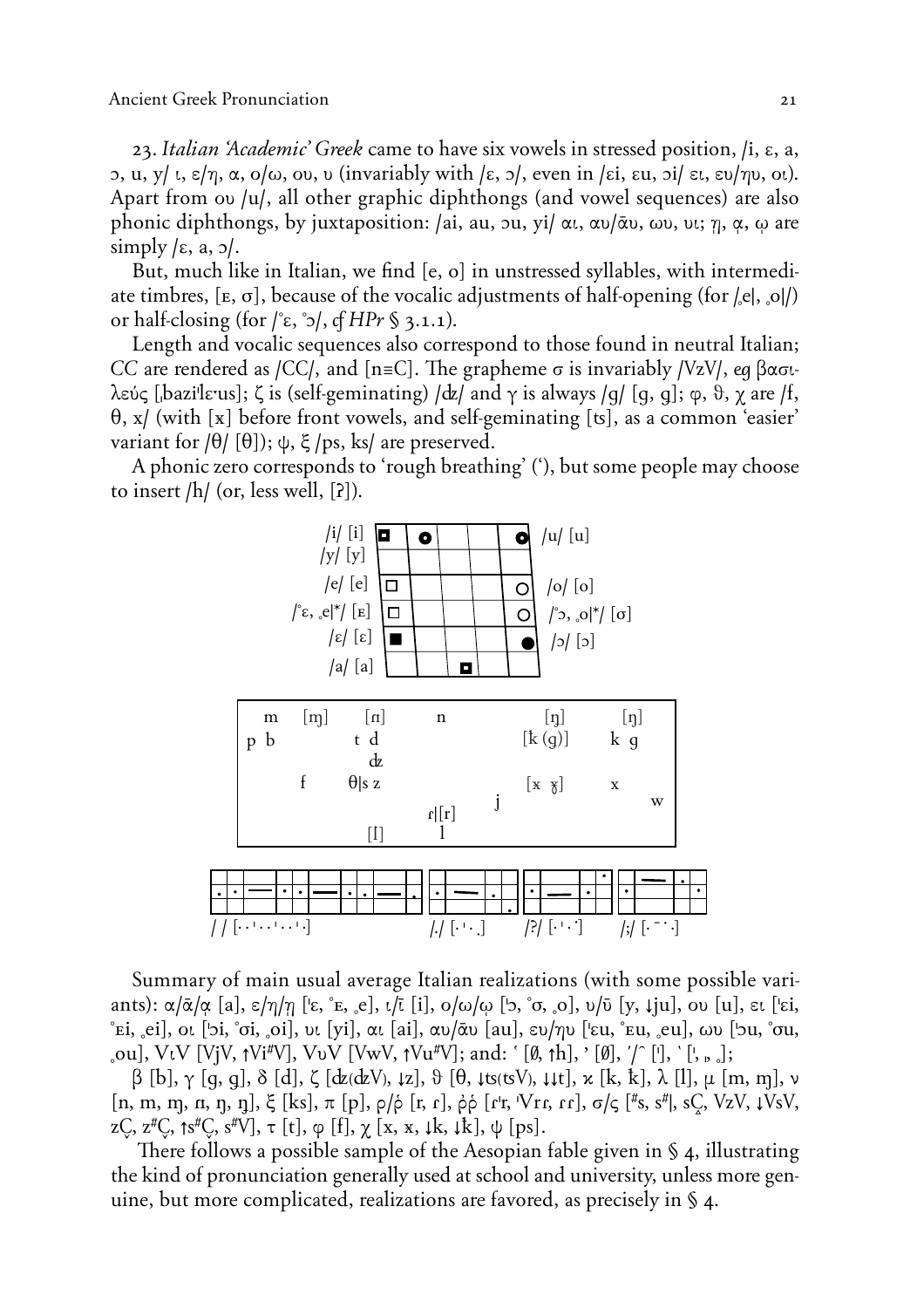[bo'reas ka'je'ljos pe cidy'na meo 'seridzdzon' 'edokse deau'toi se'keino ten'ni ke napo neimai· osanauto nandropo nodoi poro nek dyze. kajobo rea sark samenos fodro'sen· tudean'Oropuan texo'menu teses'Oetoz 'mallo ne'perkeito.

odey,potup'sy xus katapo'numenos. Eti,mallon kaipe,ritto'tera nes'oeta prozelambanen l'eo sapoka'mono bo'reas toelio metapa're:doke l ka'keinos tomem-'protom metrios pro zεrlampse : tudean θropu taperis's a to nimatio napotiθe'mε:nu sfo'drote ron to'kaumae 'perteine 'mexri 'surpros tenalea nan'texeim medy-'na:menos: apody'za menos pota'mu parar'reonto sepilu'tro na'peei. ¿area'de sojo 'my:00s·'| ¿ebu'lo:me0a· ¿au'tom palin'le:gein·'].